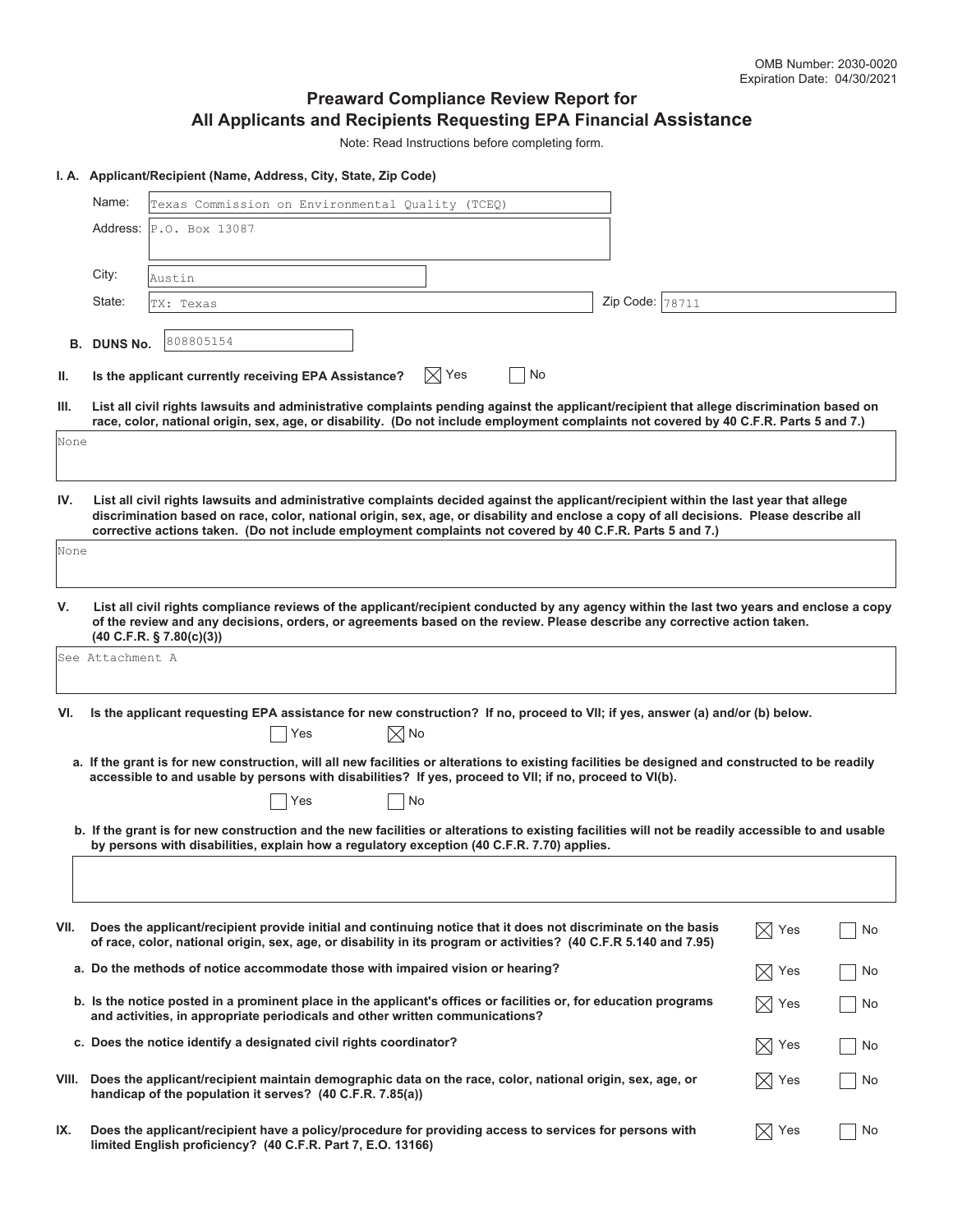**X. If the applicant is an education program or activity, or has 15 or more employees, has it designated an employee to coordinate its compliance with 40 C.F.R. Parts 5 and 7? Provide the name, title, position, mailing address, e-mail address, fax number, and telephone number of the designated coordinator.**

See Attachment B

**XI. If the applicant is an education program or activity, or has 15 or more employees, has it adopted grievance procedures that assure the prompt and fair resolution of complaints that allege a violation of 40 C.F.R. Parts 5 and 7? Provide a legal citation or Internet Address for, or a copy of, the procedures.**

See Attachment C

#### **For the Applicant/Recipient**

I certify that the statements I have made on this form and all attachments thereto are true, accurate and complete. I acknowledge that any knowingly false or misleading statement may be punishable by fine or imprisonment or both under applicable law. I assure that I will fully comply with all applicable civil rights statutes and EPA regulations.

Deputy Executive Director

A. Signature of Authorized Official **B.** Title of Authorized Official

L'Oreal Stoprag

C. Date

4/21/2021

#### **For the U.S. Environmental Protection Agency**

I have reviewed the information provided by the applicant/recipient and hereby certify that the applicant/recipient has submitted all preaward compliance information required by 40 C.F.R. Parts 5 and 7; that based on the information submitted, this application satisfies the preaward provisions of 40 C.F.R. Parts 5 and 7; and that the applicant has given assurance that it will fully comply with all applicable civil rights statures and EPA regulations.

A. \*Signature of Authorized EPA Official B. Title of Authorized Official C. Date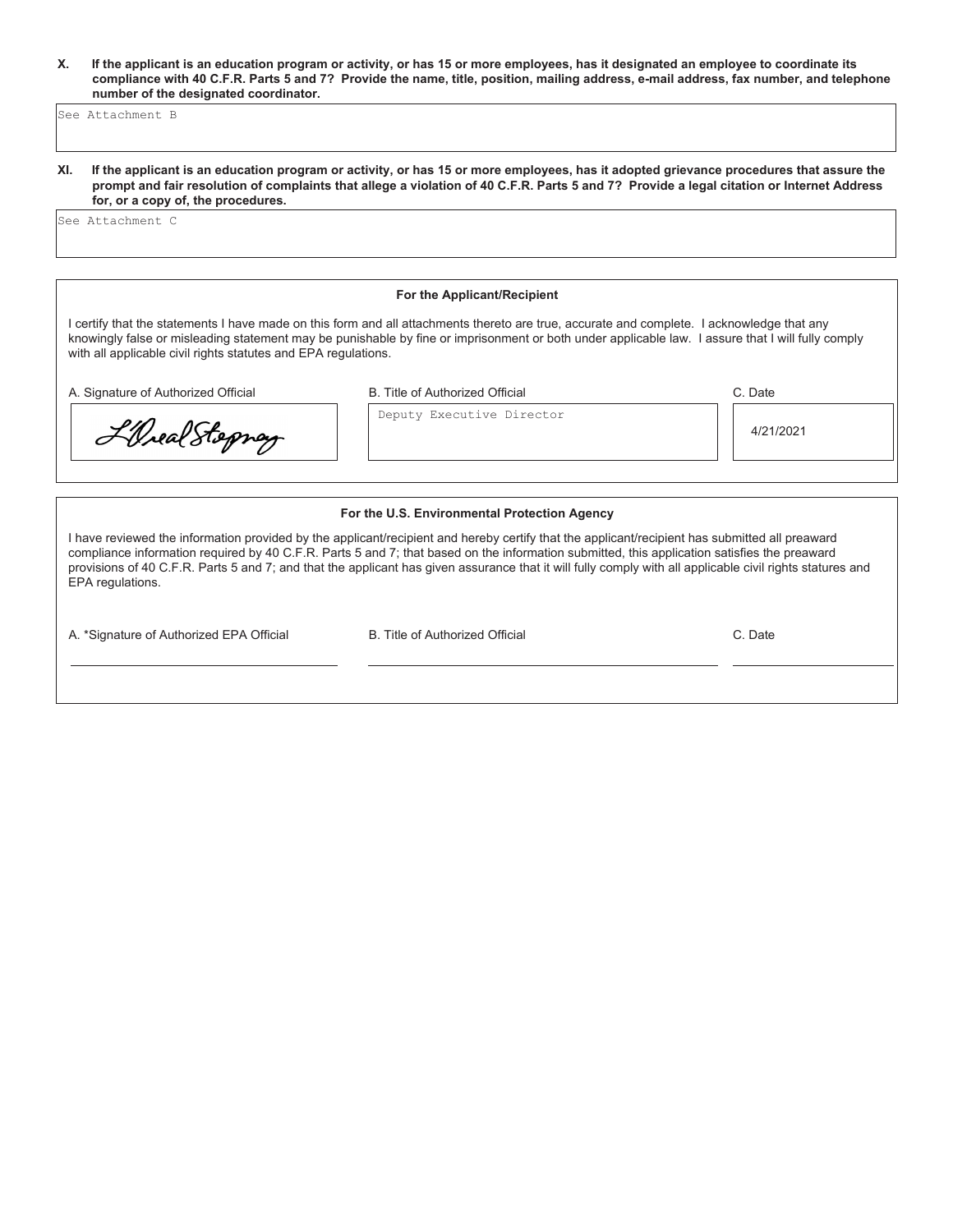Preaward Compliance Review Report for All Applicants and Recipients Requesting EPA Financial Assistance (OMB#: 2030-0020)

Attachment A – V. Civil rights compliance Reviews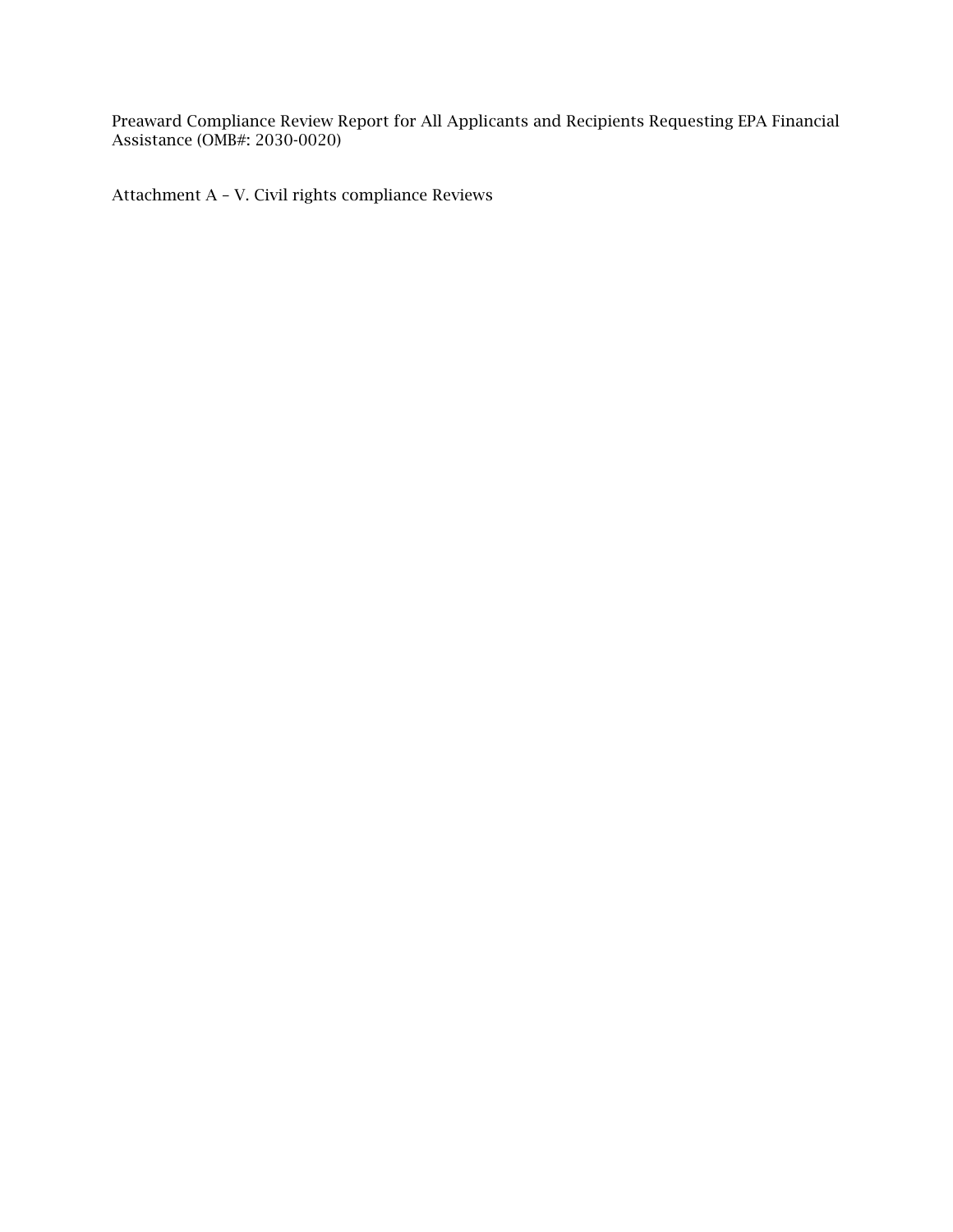#### Attachment A

**V. List all civil rights compliance reviews of the applicant/recipient conducted by any agency within the last two years and enclose a copy of the review and any decisions, orders, or agreements based on the review. Please describe any corrective action taken. (40 C.F.R. § 7.80(c)(3))**

Title VI Administrative Complaints

01Rr-19-R6

A complaint was filed on 5/1/2019, regarding the alleged failure to notify African American landowners of contaminated groundwater and an adverse employment action in retaliation for raising an issue with incomplete and inaccurate water quality data reported. EPA's External Civil Rights Compliance Office's was unable to ascertain whether the allegation was timely and did not consider themselves to have jurisdiction as no discriminatory action was alleged and no date or time frame were identified. The claim was referred to the Dallas District Office of Equal Employment Opportunity Commission.

02NO-20-R6

A complaint was filed on 11/12/2019 regarding the alleged TCEQ discrimination on the basis of national origin against residents of Texas who have limited English proficiency (LEP) in the administration of permitting and public engagement programs. TCEQ signed an informal resolution agreement with EPA's External Civil Rights Compliance Office regarding this complaint and is currently working on meeting the requirements of the signed agreement. (See attached EPA Resolution Letter and Agreement and TCEQ's revised non-discrimination plan).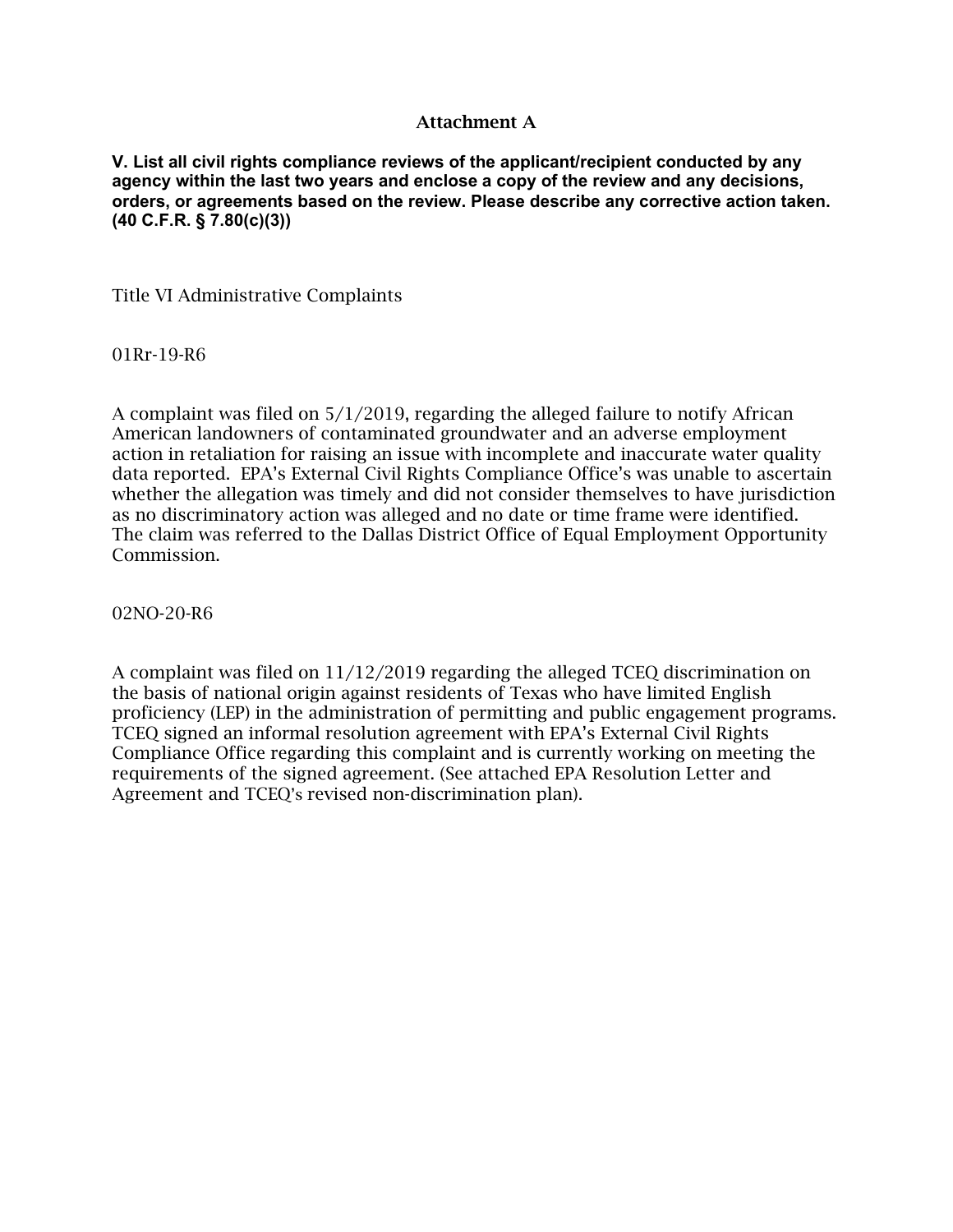UNITED STATES AL PROTE

**UNITED STATES ENVIRONMENTAL PROTECTION AGENCY**

**WASHINGTON, D.C. 20460**

EXTERNAL CIVIL RIGHTS COMPLIANCE OFFICE OFFICE OF GENERAL COUNSEL

November 4, 2020

**Via Email EPA Complaint No. 02NO-20-R6**

Erin E. Chancellor Deputy Director, Office of Legal Services Texas Commission on Environmental Quality Post Office Box 13087 Austin, TX 78711-3087 [erin.chancellor@tceq.texas.gov](mailto:erin.chancellor@tceq.texas.gov)

## **Re: Resolution of EPA Complaint No. 02NO-20-R6**

Dear Deputy Director Chancellor:

This letter is to inform you that the U.S. Environmental Protection Agency (EPA), External Civil Rights Compliance Office (ECRCO) is resolving this complaint based on the enclosed Informal Resolution Agreement ("Agreement") entered into between EPA and the Texas Commission on Environmental Qualtiy (TCEQ). On December 4, 2019, EPA accepted for investigation a complaint against TCEQ alleging discrimination on the basis of national origin against individuals with limited English proficiency (LEP) in the administration of TCEQ's permitting and public engagement programs, in violation of Title VI of the Civil Rights Act of 1964 and EPA's nondiscrimination regulation, at 40 C.F.R. Part 7. The complaint was assigned EPA Complaint No. 02NO-20-R6. Specifically, EPA accepted the following issue for investigation:

Whether TCEQ discriminates against residents in the state of Texas on the basis of national origin, limited-English proficiency, including against Latino Spanish-speaking LEP residents, by failing to consistently provide effective public notice and meaningful access to TCEQ's programs and activities, including those relating to environmental permitting, such as translation of vital documents into Spanish and additional languages other than English, as appropriate, and providing language interpretation services at public meetings, in violation of Title VI of the Civil Rights Act of 1964 and EPA's implementing regulation at 40 C.F.R. Part 7.

During the course of EPA's investigation, TCEQ agreed to enter into the Agreement in order to resolve EPA Complaint No. 02NO-20-R6. The enclosed Agreement is entered into by EPA pursuant to the authority granted to EPA under the federal nondiscrimination laws, including Title VI and 40 C.F.R. Part 7. It is understood that the Agreement does not constitute an admission by TCEQ of any violation or a finding by EPA of compliance or noncompliance with applicable federal non-discrimination laws and regulation.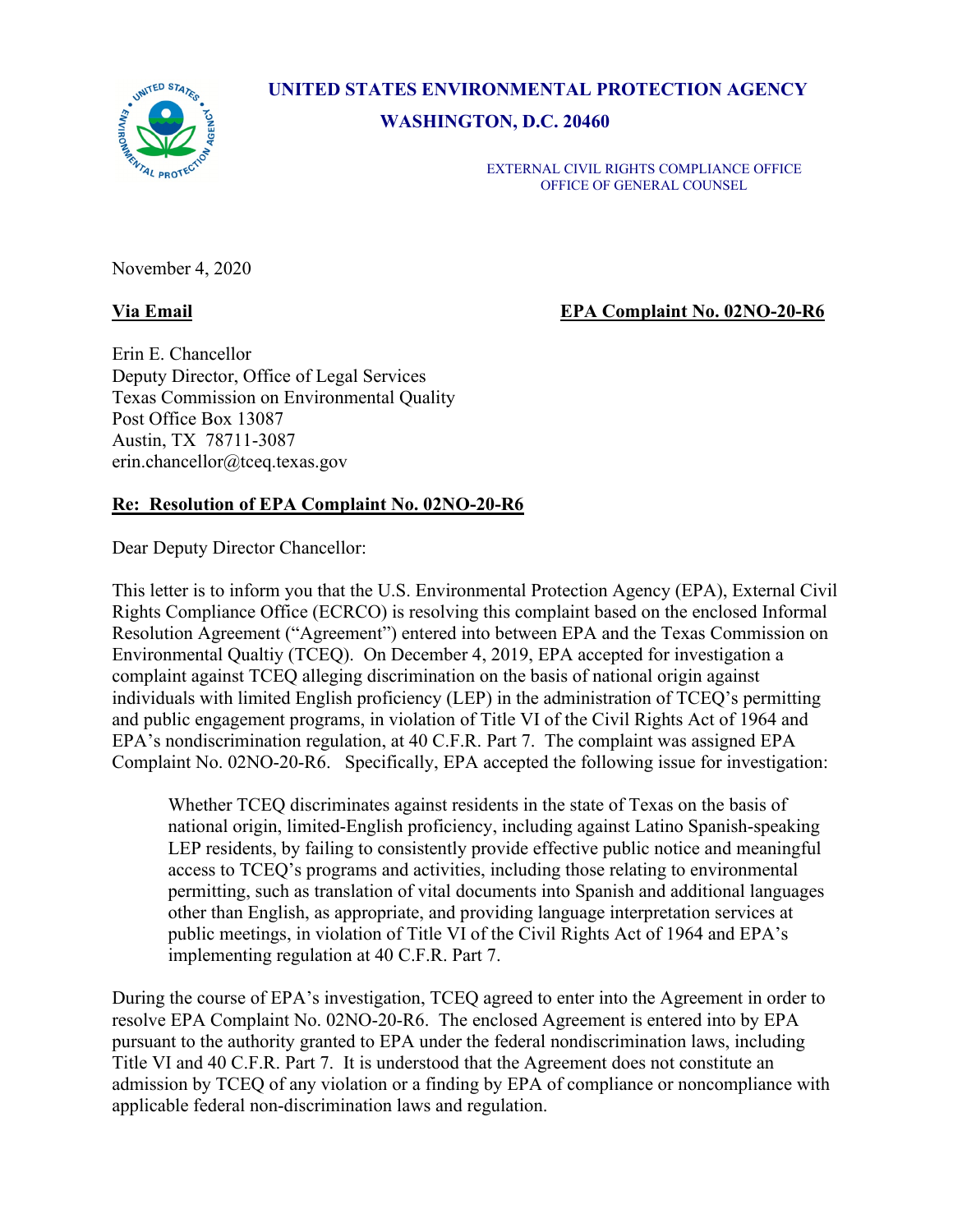The enclosed Agreement does not affect TCEQ's continuing responsibility under Title VI, 40 C.F.R. Parts 5 and 7, and other federal nondiscrimination laws, nor does it affect EPA's investigation of any Title VI or other federal civil rights complaints or address any other matter not covered by this Agreement. This letter sets forth EPA's disposition of the complaint. This letter is not a formal statement of EPA policy and should not be relied upon, cited, or construed as such.

EPA is committed to working with TCEQ as it implements the provisions of the Agreement. If you have any questions regarding this letter and the Agreement between EPA and TCEQ, please contact me at  $(202)564-9649$  or by e-mail at [dorka.lilian@epa.gov.](mailto:dorka.lilian@epa.gov)

Sincerely,

LAS DLL<br>Lilian S. Dorka, Director

External Civil Rights Compliance Office Office of General Counsel

Enclosure

cc: Angelia Talbert-Duarte Associate General Counsel Civil Rights & Finance Law Office

> David Gray Deputy Regional Administrator Deputy Civil Rights Official US EPA Region 6

James McGuire Regional Counsel US EPA Region 6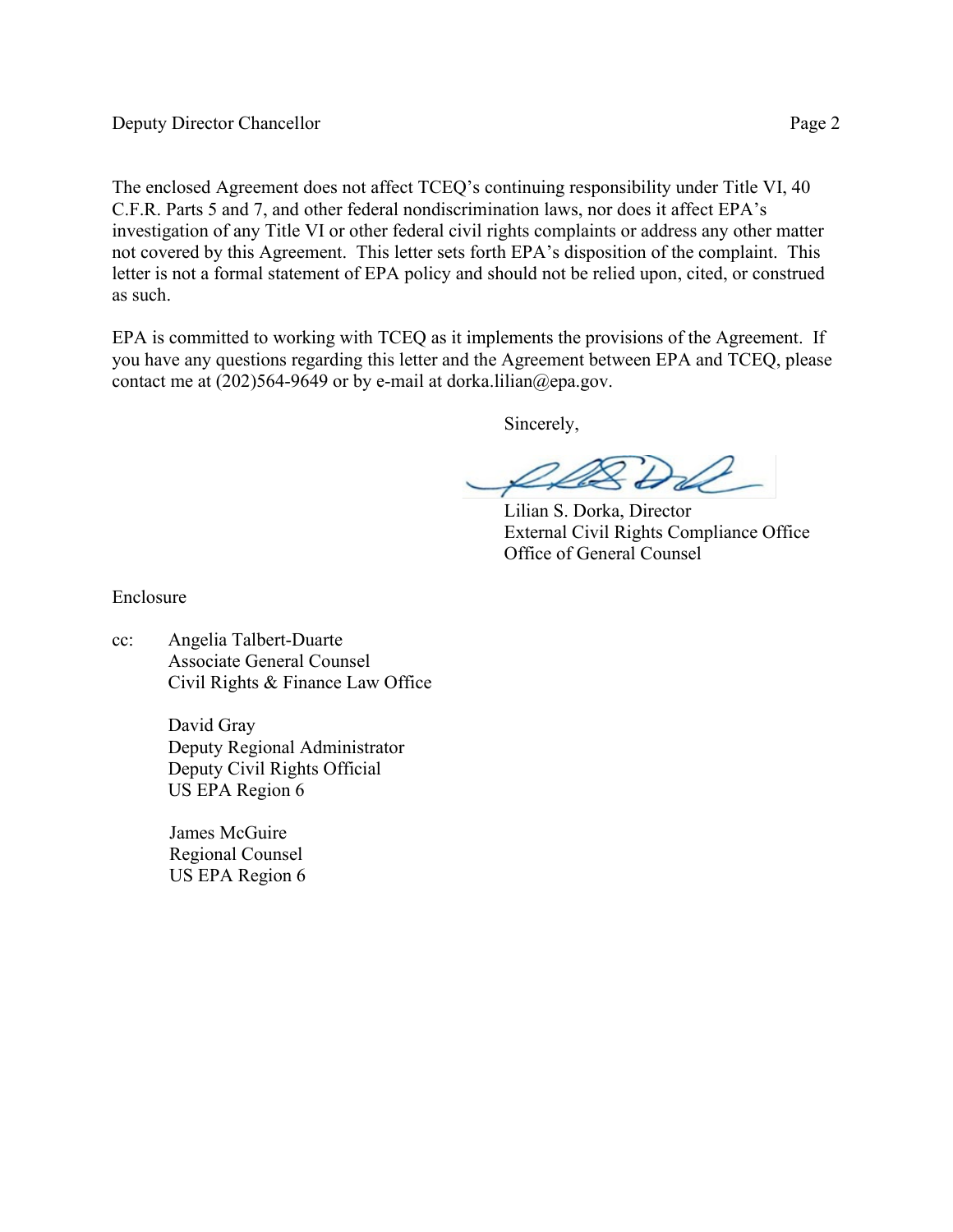# **UNITED STATES ENVIRONMENTAL PROTECTION AGENCY**

**WASHINGTON, D.C. 20460**



#### **INFORMAL RESOLUTION AGREEMENT between the**

#### **TEXAS COMMISSION ON ENVIRONMENTAL QUALITY**

# **AND THE**

#### **UNITED STATES ENVIRONMENTAL PROTECTION AGENCY EPA COMPLAINT NO. 02NO-20-R6**

#### **I. PURPOSE AND JURISDICTION**

- A. Title VI of the Civil Rights Act of 1964, 42 U.S.C. §§ 2000d to 2000d-7 ("Title VI"), and other federal nondiscrimination laws, and United States Environmental Protection Agency's ("EPA") implementing regulations at 40 C.F.R. Parts 5 and 7 prohibit discrimination on the basis of race, color, national origin, disability, sex, age, and intimidation and retaliation in the programs, services and activities of applicants for or recipients of federal financial assistance.<sup>[1](#page-6-0)</sup> Texas Commission on Environmental Quality (TCEQ) receives financial assistance from EPA and, therefore, must ensure nondiscrimination in its programs and activities pursuant to federal nondiscrimination laws and EPA's implementing regulation.
- B. On December 4, 2019, the EPA External Civil Rights Compliance Office within the Office of General Counsel (ECRCO) accepted for investigation a complaint against TCEQ, pursuant to Title VI and EPA's implementing regulations at 40 C.F.R. Parts 5 and 7. EPA accepted for investigation the following issue:

Whether TCEQ discriminates against residents in the state of Texas on the basis of national origin, limited-English proficiency, including against Latino Spanish-speaking LEP residents, by failing to consistently provide effective public notice and meaningful access to TCEQ's programs and activities, including those relating to environmental permitting, such as translation of vital documents into Spanish and additional languages other than English, as appropriate, and providing language interpretation services at public meetings, in violation of Title VI of the Civil Rights Act of 1964 and EPA's implementing regulation at 40 C.F.R. Part 7.

<span id="page-6-0"></span><sup>&</sup>lt;sup>1</sup> Title VI of the Civil Rights Act of 1964, 42 United U.S.C. §§ 2000d to 2000d-7 (Title VI); Section 504 of the Rehabilitation Act of 1973, as amended, 29 U.S.C. § 794; Title IX of the Education Amendments of 1972, as amended, 20 U.S.C. § 1681 *et seq*.; Federal Water Pollution Control Act Amendments of 1972, Pub. L. 92-500 § 13, 86 Stat. 903 (codified as amended at 33 U.S.C. § 1251 (1972)); Age Discrimination Act of 1975, 42 U.S.C. § 6101 *et seq.*; 40 C.F.R. Parts 5 and 7.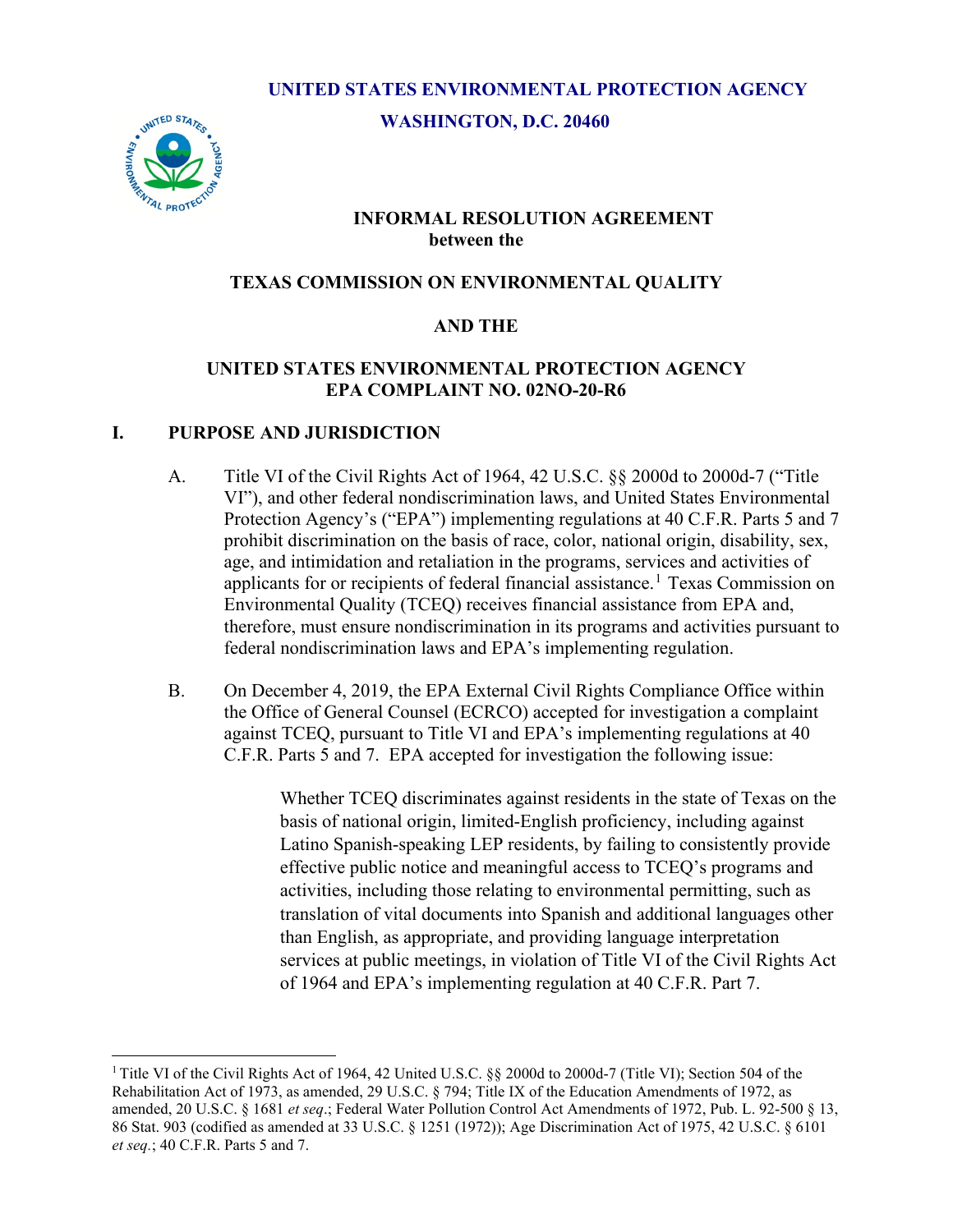- C. During the course of ECRCO's investigation, TCEQ agreed to enter into this Informal Resolution Agreement (Agreement). This Agreement serves to resolve the issue accepted for investigation in the complaint. This Agreement is entered into pursuant to the authority granted EPA under the federal non-discrimination laws, including Title VI of the Civil Rights Act of 1964, and the EPA regulations found at 40 C.F.R. Parts 5 and 7, and resolves EPA Complaint No. 02NO-20-R6 and additional concerns identified by EPA.
- D. This Agreement is entered into voluntarily by TCEQ and does not constitute an admission by TCEQ of a violation of, or a finding of compliance or noncompliance by EPA with Title VI or the other federal non-discrimination laws enforced by EPA pursuant to the regulations at 40 C.F.R. Parts 5 and 7.
- E. TCEQ is committed to carrying out its responsibilities in a nondiscriminatory manner, in accordance with the requirements of Title VI and the other federal non-discrimination laws enforced by EPA regulations at 40 C.F.R. Parts 5 and 7. The activities detailed in Sections III and IV of this Agreement are in furtherance of TCEQ's ongoing commitment.

# **II. BACKGROUND**

- A. On May 23, 2017, ECRCO resolved EPA Complaint No. 01R-00-R6 involving TCEQ based on an Informal Resolution Agreement between EPA and TCEQ. As part of the complaint resolution, ECRCO reviewed TCEQ's policies and procedures regarding its foundational nondiscrimination program, including the procedural safeguards required by EPA's nondiscrimination regulation, public participation policies and procedures, as well as required policies and procedures to ensure meaningful access to TCEQ programs and activities for persons with disabilities and limited-English proficiency (LEP). ECRCO determined to work with TCEQ on its nondiscrimination program under a separate process.
- B. Under the separate process, beginning in May 2018, ECRCO provided technical assistance to TCEQ regarding its nondiscrimination program obligations and best practices, including notice of nondiscrimination, grievance procedures, nondiscrimination coordinator, providing meaningful access for individuals with LEP (including the best practice of developing an LEP plan as described in EPA's LEP Guidance, 69 FR 35602 (2004), [https://www.federalregister.gov/documents/2004/06/25/04-14464/guidance-to](https://www.federalregister.gov/documents/2004/06/25/04-14464/guidance-to-environmental-protection-agency-financial-assistance-recipients-regarding-title-vi)[environmental-protection-agency-financial-assistance-recipients-regarding-title](https://www.federalregister.gov/documents/2004/06/25/04-14464/guidance-to-environmental-protection-agency-financial-assistance-recipients-regarding-title-vi)[vi\)](https://www.federalregister.gov/documents/2004/06/25/04-14464/guidance-to-environmental-protection-agency-financial-assistance-recipients-regarding-title-vi) and disabilities, and public participation.
- C. In response to the separate process, TCEQ undertook the following actions in 2018 and 2019 with respect to its nondiscrimination program:
	- 1. Published a notice of nondiscrimination entitled "Environmental Equity: Nondiscrimination in TCEQ Processes" on its website, accessible via a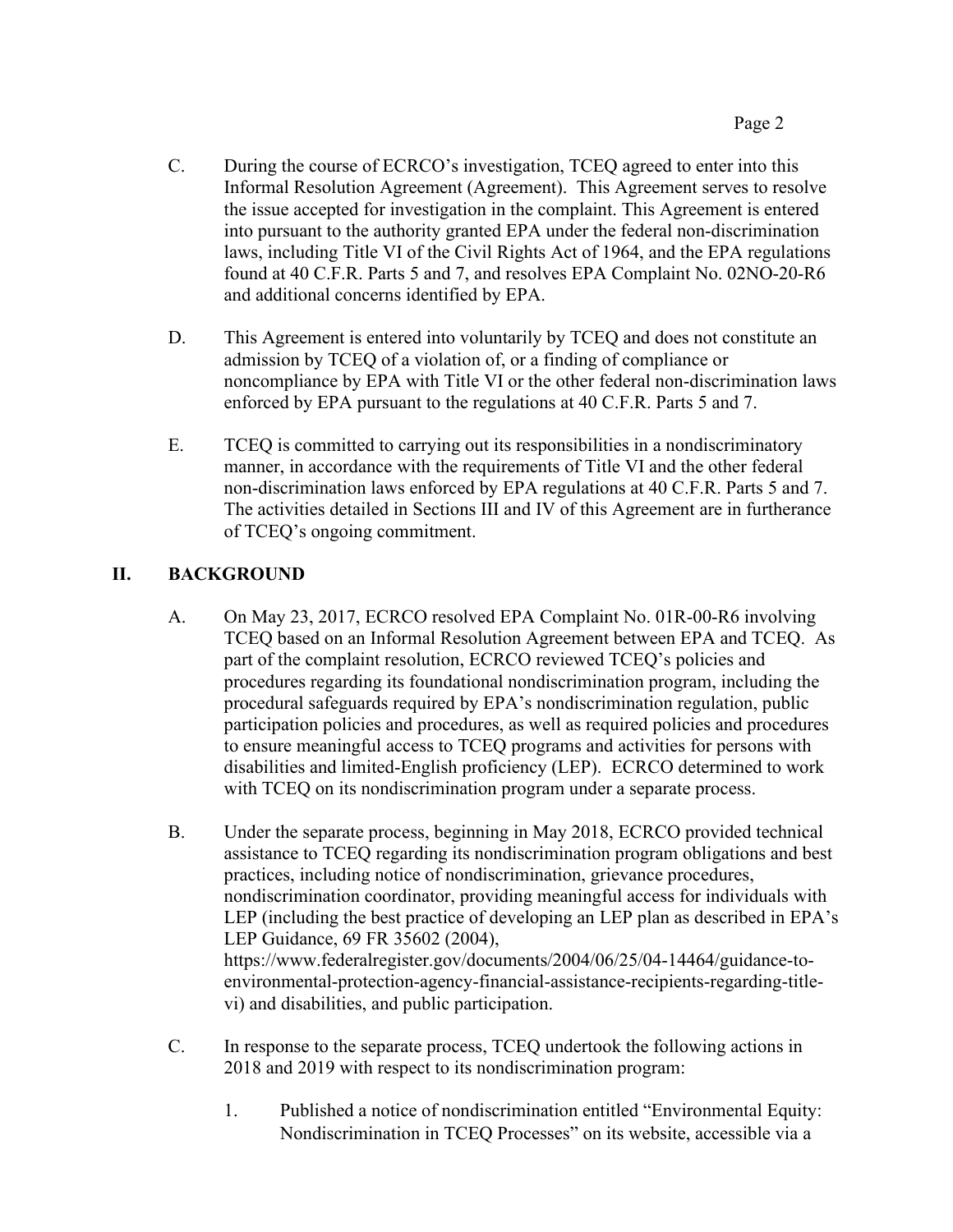link to the notice on the TCEQ website homepage [\(https://www.tceq.texas.gov/\)](https://www.tceq.texas.gov/), and updated the signs placed at desks/check-in areas that provide notice that TCEQ does not discriminate;

- 2. Updated its grievance procedures for resolution of discrimination complaints [\(https://www.tceq.texas.gov/assets/public/comm\\_exec/pm](https://www.tceq.texas.gov/assets/public/comm_exec/pm-ph/env-eq/Grievance%20Procedures-2019-4-2.pdf)[ph/env-eq/Grievance%20Procedures-2019-4-2.pdf\)](https://www.tceq.texas.gov/assets/public/comm_exec/pm-ph/env-eq/Grievance%20Procedures-2019-4-2.pdf), which are accessible from TCEQ's website at <https://www.tceq.texas.gov/agency/decisions/hearings/envequ.html#report>
- 3. Identified a nondiscrimination coordinator, Jim Fernandez, whose contact information is available on TCEQ's website at <https://www.tceq.texas.gov/agency/decisions/hearings/envequ.html#report>
- 4. Translated its nondiscrimination webpage, which includes the above nondiscrimination information in C.1. through 3. above, into Spanish [\(https://www.tceq.texas.gov/agency/decisions/hearings/equidad](https://www.tceq.texas.gov/agency/decisions/hearings/equidad-ambiental-la-no-discriminacion-en-los-procesos-de-la-tceq)[ambiental-la-no-discriminacion-en-los-procesos-de-la-tceq\)](https://www.tceq.texas.gov/agency/decisions/hearings/equidad-ambiental-la-no-discriminacion-en-los-procesos-de-la-tceq);
- 5. Modified the search functions on TCEQ's website related to nondiscrimination so that website searches are more responsive; and
- 6. Updated its employee training to ensure that federal nondiscrimination laws, policies and procedures are a part of the training program.
- D. TCEQ has implemented other measures to meet its obligations under federal nondiscrimination statutes to provide reasonable accommodations and meaningful access for persons with disabilities to TCEQ's programs and activities:
	- 1. TCEQ notifies the public of available resources by including language on public documents that contain instructions for seeking reasonable accommodations to individuals with disabilities. This includes, but is not limited to, notices of public meetings, notices of public hearings, notices of rulemaking, and notices of the commission's public agenda meetings. [2](#page-8-0)
	- 2. TCEQ's public commission agenda meetings are broadcast on the internet (*see* https://www.tceq.texas.gov/agency/decisions/agendas/agenda.html), and the broadcasts are closed-captioned. TCEQ provides information on its website for accessing the broadcasts. The notice for the meeting

<span id="page-8-0"></span><sup>&</sup>lt;sup>2</sup> See, e.g., https://www.tceq.texas.gov/assets/public/comm\_exec/agendas/comm/current/2020/201021.pdf.; [https://www.tceq.texas.gov/assets/public/comm\\_exec/pm-ph/notices/2020/2020-10-21-lauren-concrete-inc-162359-](https://www.tceq.texas.gov/assets/public/comm_exec/pm-ph/notices/2020/2020-10-21-lauren-concrete-inc-162359-162395-ph.pdf) [162395-ph.pdf;](https://www.tceq.texas.gov/assets/public/comm_exec/pm-ph/notices/2020/2020-10-21-lauren-concrete-inc-162359-162395-ph.pdf) [https://www.tceq.texas.gov/assets/public/comm\\_exec/pm-ph/notices/2020/2020-11-16-jupiter](https://www.tceq.texas.gov/assets/public/comm_exec/pm-ph/notices/2020/2020-11-16-jupiter-brownsville-llc-147681-PSDTX1522-GHGPSDTX172-cch.pdf)[brownsville-llc-147681-PSDTX1522-GHGPSDTX172-cch.pdf;](https://www.tceq.texas.gov/assets/public/comm_exec/pm-ph/notices/2020/2020-11-16-jupiter-brownsville-llc-147681-PSDTX1522-GHGPSDTX172-cch.pdf)

https://www.tceq.texas.gov/assets/public/legal/rules/hearings/20041328\_phn.pdf.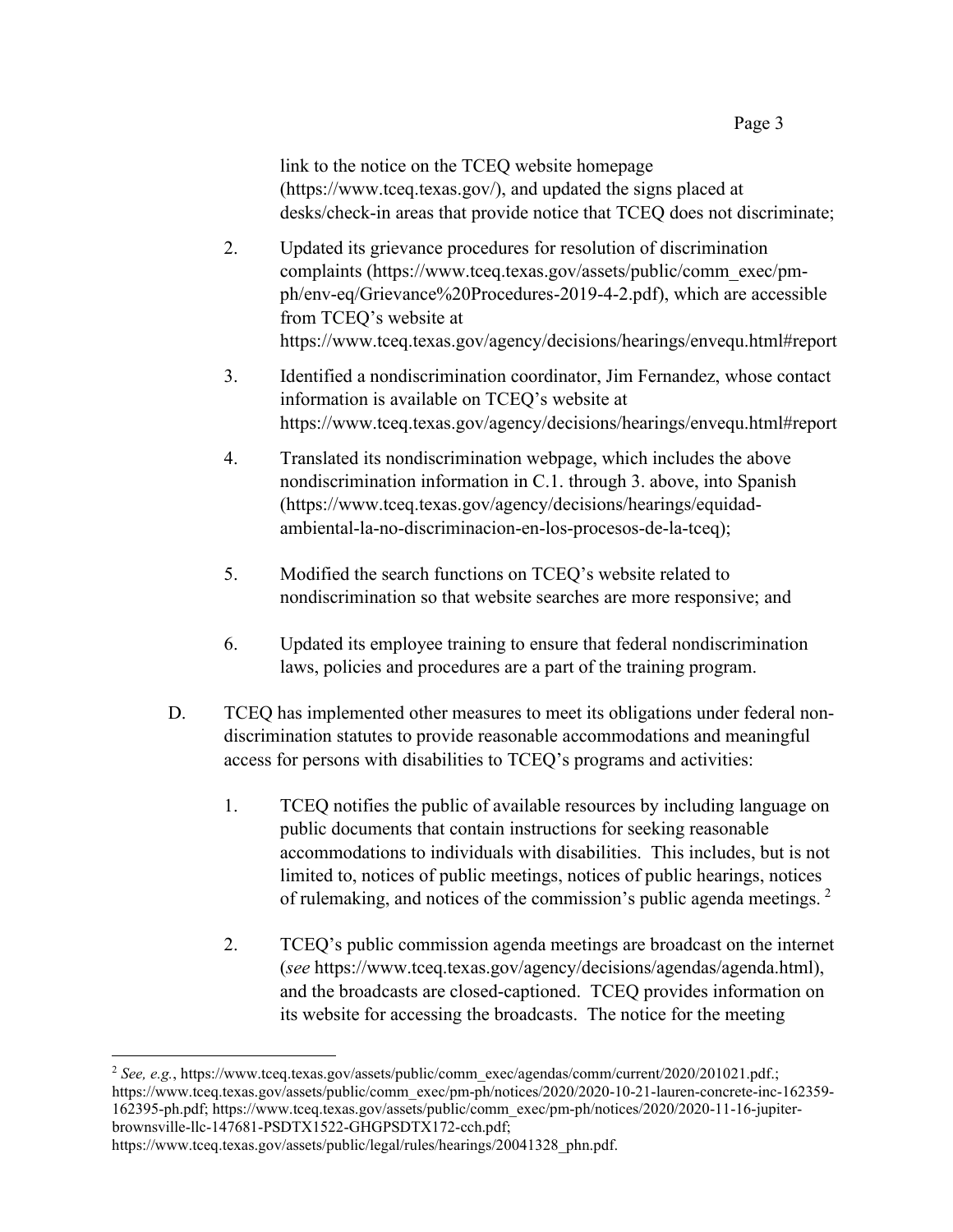agenda contains information for contacting TCEQ's Office of the Chief Clerk if any accommodation is necessary for a member of the public to make an oral presentation at the agenda meeting. *See*  [https://www.tceq.texas.gov/agency/decisions/agendas/comm/comm\\_agend](https://www.tceq.texas.gov/agency/decisions/agendas/comm/comm_agendas.html) [as.html](https://www.tceq.texas.gov/agency/decisions/agendas/comm/comm_agendas.html) (links to upcoming and archived agenda meetings). At the close of the agenda, TCEQ provides information regarding the availability of language assistance and disability assistance for its public commission agenda meetings. *See, e.g.,*  [https://www.tceq.texas.gov/assets/public/comm\\_exec/agendas/comm/curr](https://www.tceq.texas.gov/assets/public/comm_exec/agendas/comm/current/2020/200729.pdf) [ent/2020/200729.pdf.](https://www.tceq.texas.gov/assets/public/comm_exec/agendas/comm/current/2020/200729.pdf)

- 3. TCEQ makes the documents it files, publishes, or otherwise authors accessible to individuals with disabilities before finalizing and publishing the documents for posting or distribution. *See, e.g.*, TCEQ Accessibility of Information and Communication Technology Plan (Rev. Sept. 18, 2019).
- 4. Pursuant to TCEQ's Website Accessibility Policy, [https://www.tceq.texas.gov/help/policies/accessibility\\_policy.html,](https://www.tceq.texas.gov/help/policies/accessibility_policy.html) TCEQ is committed to making its website and webpages accessible to all users, and to continually review and update them for accessibility.

#### **III. SPECIFIC TCEQ COMMITMENTS**

#### A. Community Meetings

- 1. TCEQ committed to hold at least three (3) virtual stakeholder meetings on TCEQ's pending rulemaking project on "Amending Alternative Language Public Notice Requirements and Public Participation" no sooner than October 19, 2020, to accommodate effective community outreach during the COVID-19 Pandemic, and to provide simultaneous professional language interpretation during the meetings in Spanish and any other appropriate languages. TCEQ held these meetings on October 19, 2020 at 2:00, October 20, 2020 at 6:00, and October 22, 2020 at 10:00.
- 2. In addition to the three virtual stakeholder meetings on the pending rulemaking (Section III.A.1. above), within 180 days after the effective date of this Agreement, TCEQ will hold a virtual stakeholder meeting through an appropriate and accessible platform that will be recorded and linked on TCEQ's Website as a community resource. TCEQ will provide simultaneous professional language interpretation during the meeting in Spanish and any other appropriate languages. This additional virtual stakeholder meeting will include the following topics: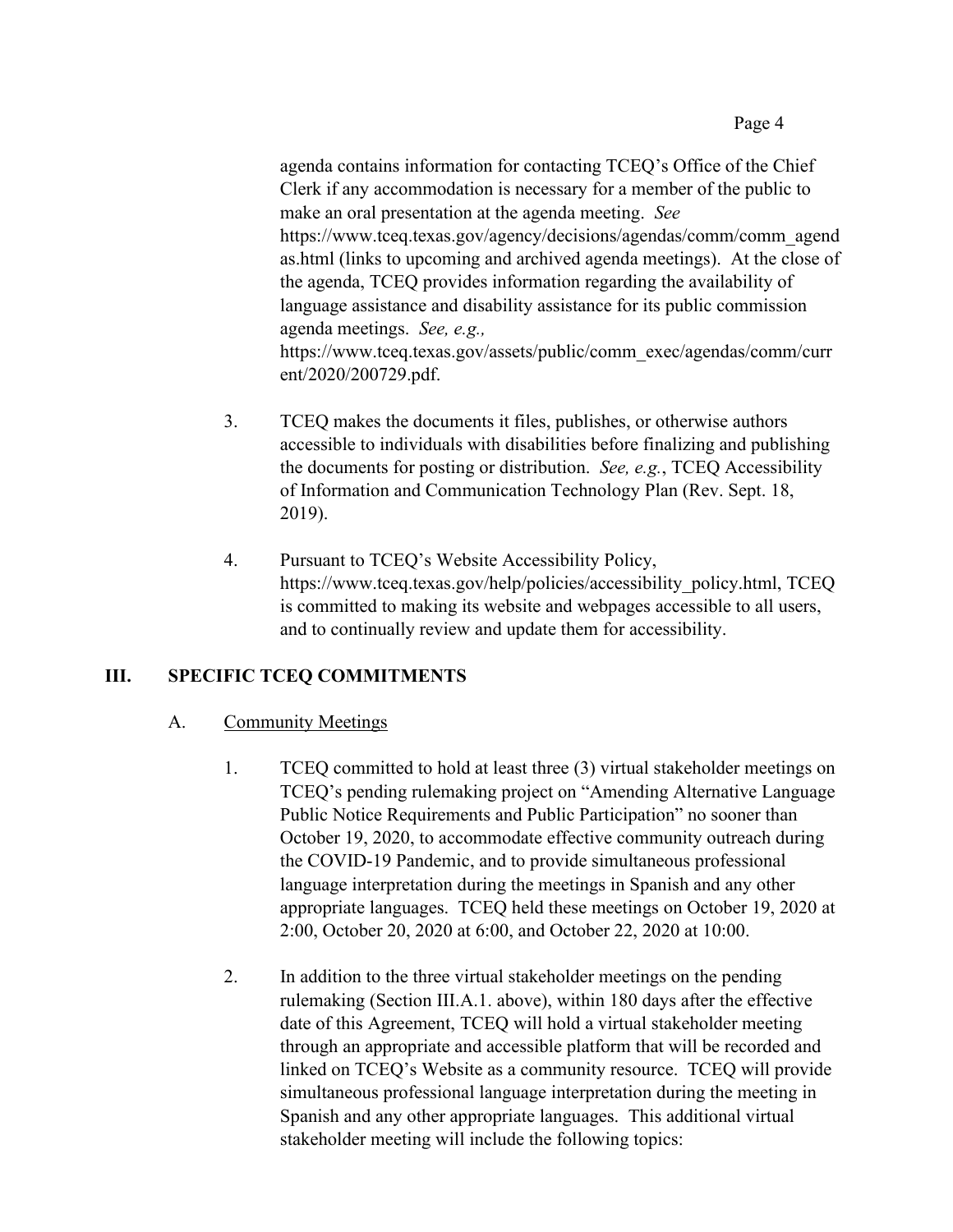- a. TCEQ's permitting process and opportunities for public involvement;
- b. How to access and interpret air quality data;
- c. TCEQ's environmental complaints process for members of the public, including how to contact TCEQ, what information must be provided, how the agency responds to complaints, and how to follow the status of a complaint after it is made;
- d. How to access TCEQ information relating to public emergencies;
- e. How members of the public may submit information to TCEQ; and
- f. How evidence collected by members of the public is used by TCEQ in enforcement.
- 3. Within one year after the date of the virtual meeting in Section III.A.2. above, TCEQ will hold two in-person community meetings, one in the Manchester community of East Houston and another in Pasadena, Texas. These meetings will include the same information offered in the virtual meeting in Section III.A.2 above. TCEQ may need to adjust the timing of these meetings based on the public health and safety concerns related to the COVID-19 Pandemic and based on the Centers for Disease Control guidance related to public gatherings.
- 4. TCEQ will publish timely notice of the meetings (at least 30 days prior to the meeting date) described in Section III.A.2 through 3 above, in English, Spanish and any other appropriate languages. Notice of the upcoming meetings will be announced in at least the following ways:
	- a. In one or more English language newspaper(s) of general circulation, serving the communities of East Houston and Pasadena;
	- b. In Spanish in one or more publications serving Spanish Speaking communities of East Houston and Pasadena Texas;
	- c. On the TCEQ website;
	- d. Through agency social-media accounts, including Facebook and Twitter;
	- e. By mail to known stakeholders and stakeholders' representatives; and
	- f. By mail through a general, area-wide mailout, using the United States postal service.
- B. Public Participation Plan: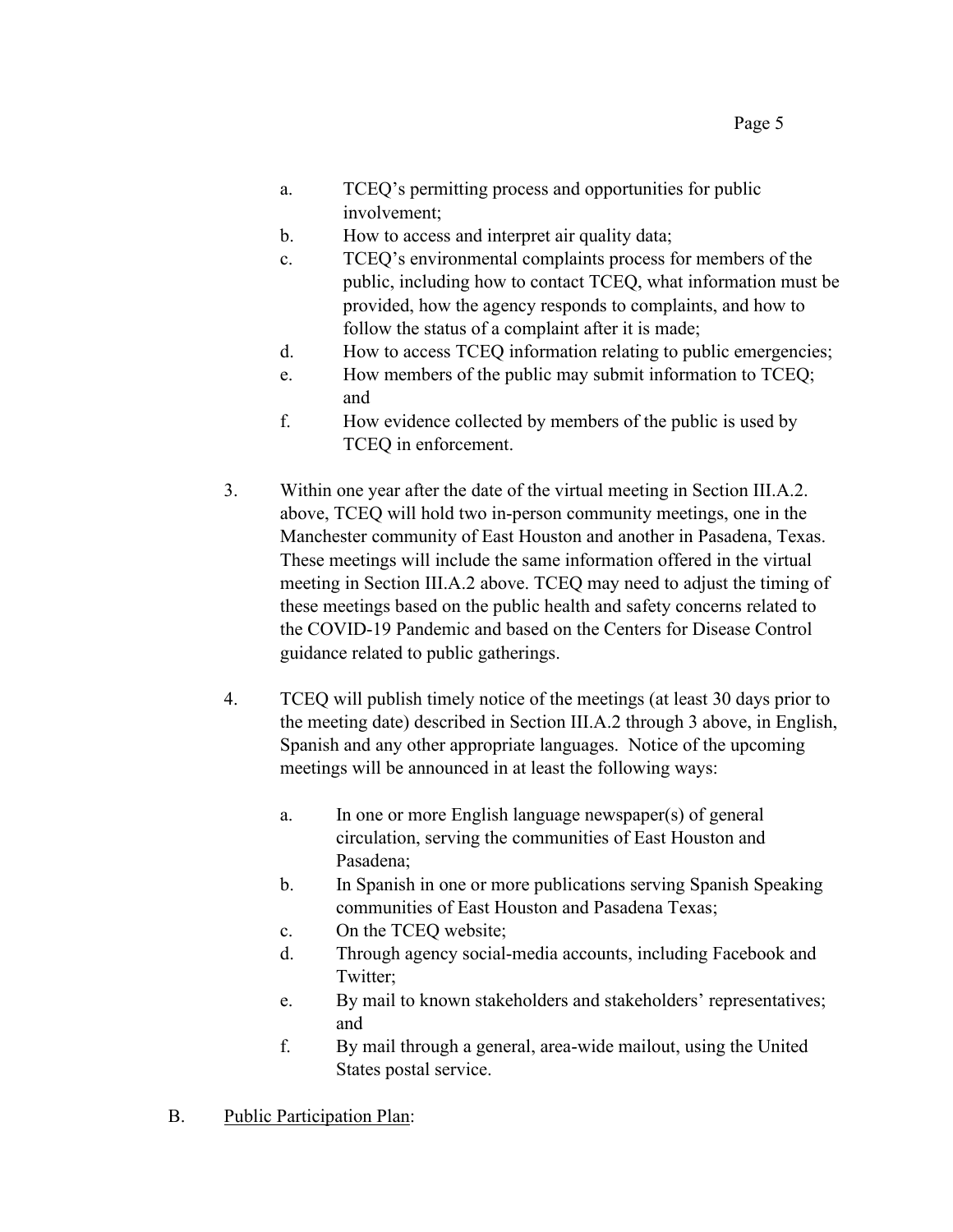- 1. TCEQ understands that meaningful public involvement consists of informing, consulting, and working with potentially affected communities at various stages of the environmental decision-making process to address their needs. Therefore, TCEQ will develop a public participation plan that:
	- a. Is available to all persons regardless of race, color, national origin (including limited-English proficiency), disability, sex and age; and is translated into appropriate languages pursuant to the analysis conducted pursuant to Section III.C.2. below;
	- b. Ensures that the factors used to determine the time, place, location, duration, and security at public meetings are developed and applied in a non-discriminatory manner;
	- c. Ensures that TCEQ's public participation procedures are implemented consistent with the federal non-discrimination laws and EPA's Public Participation Guidance found at 71 F.R. 14207, 14210 (March 21, 2006), [3](#page-11-0) and include implementation of steps for effective public participation that are accessible to all persons without regard to race, color, national origin (including limited English proficiency), disability, sex, and age each time TCEQ engages in a public participation or public involvement process.
	- d. Considers as part of TCEQ's development of the public participation plan, the following elements to ensure that the plan is available and accessible to all persons regardless of race, color, national origin, disability, sex, and age:
		- i. relevant community (including demographics, history, and background);
		- ii. relevant TCEQ staff members, including phone numbers and email addresses, to allow the public to communicate via phone or internet;
		- iii. past and present community concerns (including any complaints filed under the federal non-discrimination laws);
		- iv. detailed plan of action (outreach activities) that TCEQ will take to address concerns;
		- v. contingency plan for unexpected events;
		- vi. location where public meetings will be held (considering the availability and schedules of public transportation);

<span id="page-11-0"></span><sup>3</sup> https://www.govinfo.gov/content/pkg/FR-2006-03-21/pdf/06-2691.pdf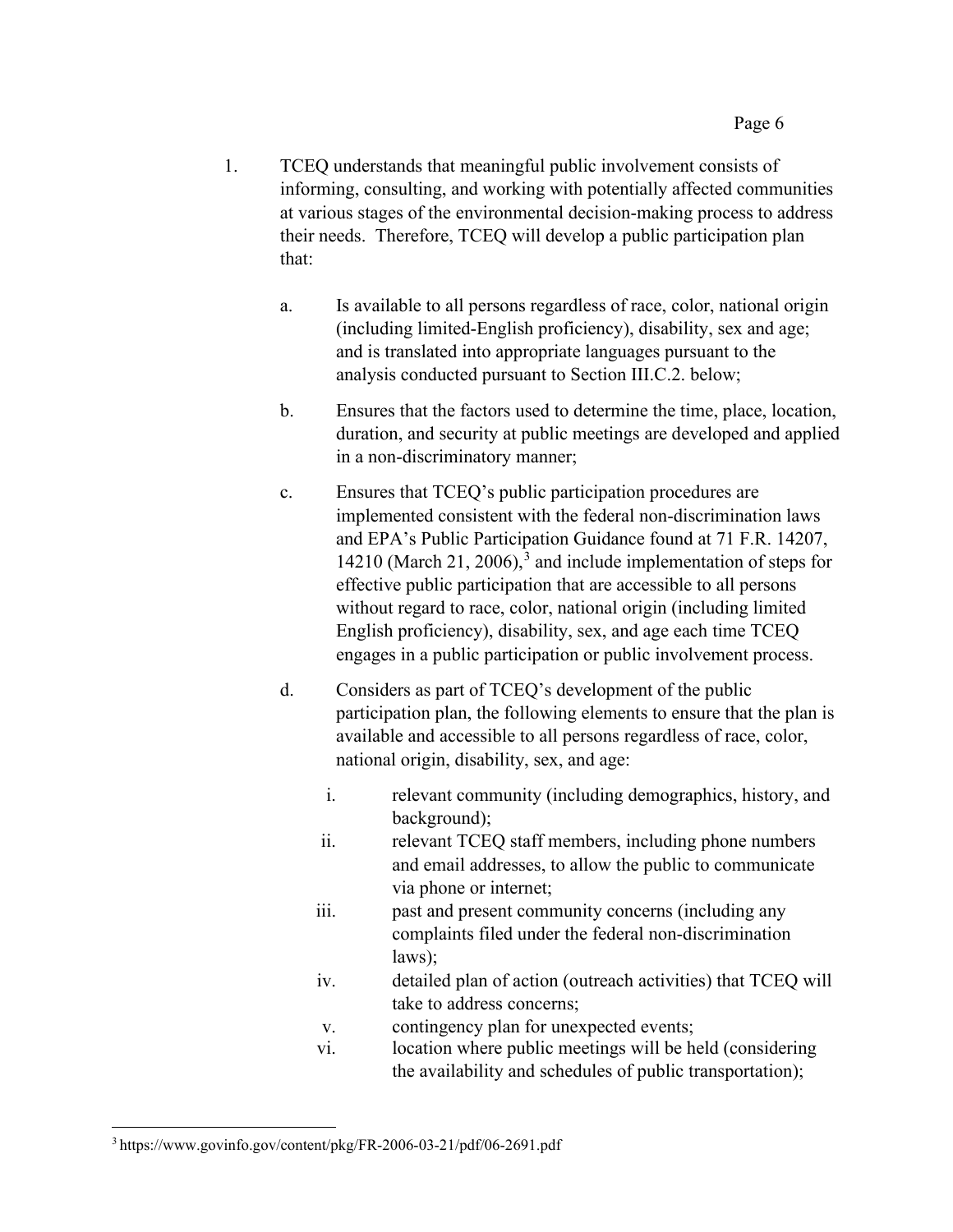- vii. contact names for obtaining language assistance services for limited-English proficient persons, including translation of documents and/or interpreters for public meetings; viii. appropriate local media contacts (based on the culture and
- linguistic needs of the community); and
- ix. the information repository location.
- 2. TCEQ will ensure that information about its public participation plan and opportunities for public participation will be provided in an accessible and user-friendly format and posted on TCEQ's website in appropriate languages other than English, pursuant to Section III.C.2 below, to ensure that the public will be better informed about the opportunities to participate in TCEQ's programs and activities.
- 3. Within 120 days after the effective date of this Agreement, TCEQ will forward to ECRCO for review a final draft of its public participation plan, as well as information about the proposed location and accessibility of the plan, such as a link to TCEQ's Website. ECRCO will review the draft public participation plan and provide any comments within 30 days of receipt. TCEQ will submit a final public participation plan within 30 days of receipt of ECRCO's comments.

## C. Plan to Ensure Meaningful Access for Individuals with Limited English Proficiency (LEP):

- 1. TCEQ will provide meaningful access to individuals with limited English proficiency (LEP), and will develop, publicize, and implement written procedures to ensure meaningful access to all TCEQ programs and activities by all persons, including access by individuals with limited English proficiency, at no cost to those individuals.
- 2. TCEQ will conduct the appropriate analysis in light of EPA's LEP Guidance found at 69 F.R. 35602 (June 25, 200[4](#page-12-0))<sup>4</sup> and [http://www.lep.gov](http://www.lep.gov/) to determine what language services or mix of language services it may need to provide to ensure that individuals with limited English proficiency can meaningfully participate in TCEQ's programs and activities.
- 3. TCEQ will:
	- a. Develop a language access plan consistent with EPA's LEP Guidance that is translated into Spanish, and other appropriate

<span id="page-12-0"></span> $^4$  https://www.govinfo.gov/content/pkg/FR-2004-06-25/pdf/04-14464.pdf.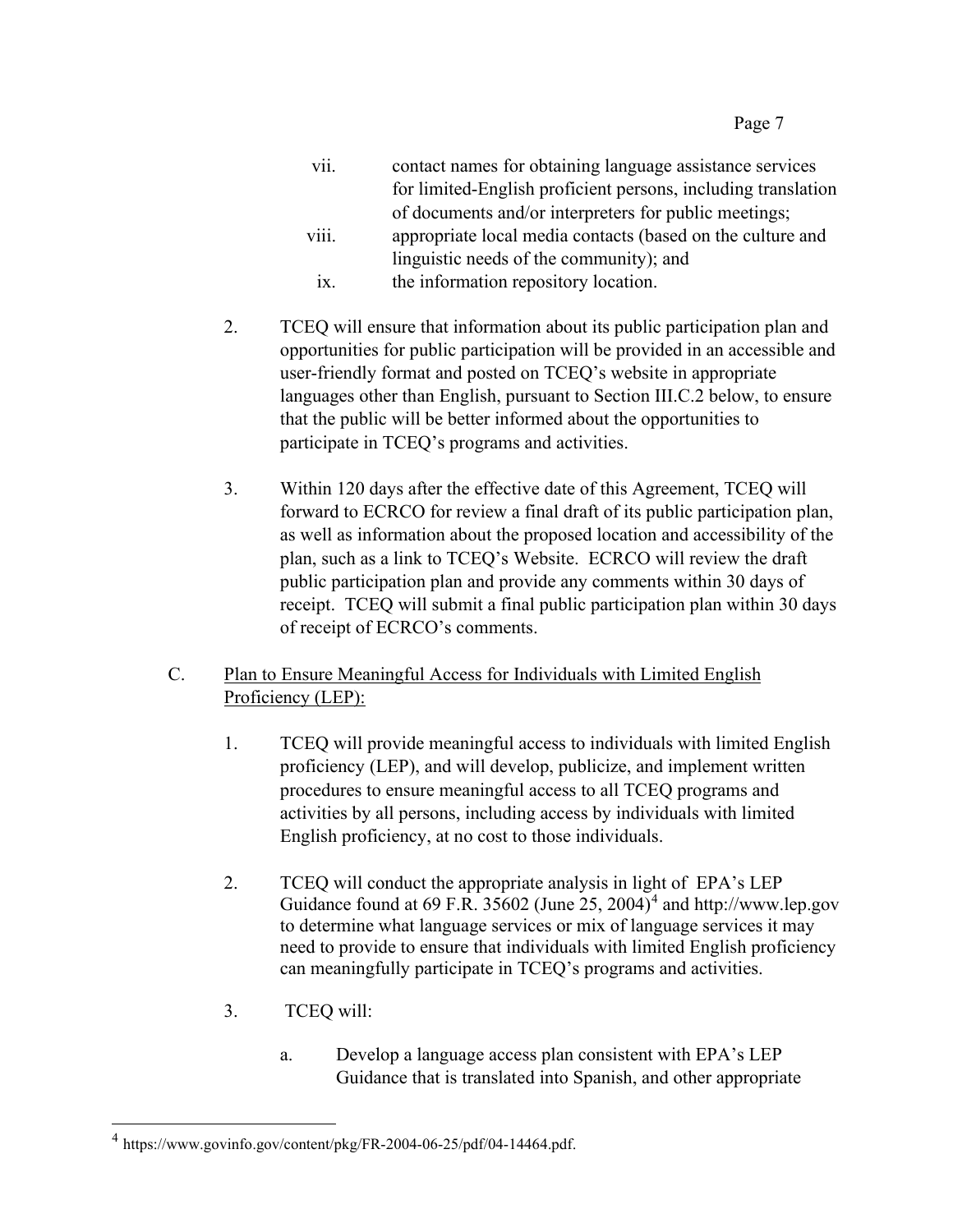languages, pursuant to the analysis conducted pursuant to this Section III.C.2. which includes, as part of the development of the plan, an identification and consolidation of the processes and procedures TCEQ currently has in place to ensure that individuals with LEP are provided meaningful access to TCEQ's programs and activities;

- b. Develop, publicize, and implement written procedures to ensure meaningful access to all TCEQ programs and activities for all persons, including access for individuals with limited English proficiency. This process will include an identification and consolidation of all procedures currently used by TCEQ to provide opportunities for all individuals to participate in TCEQ's programs and activities, as well as any further procedures TCEQ may develop for these purposes. These procedures will be published on TCEQ's website, including on the Spanish-language page and in other appropriate languages pursuant to the analysis conducted pursuant to this Section III.C.2, so that the procedures are easily accessible for all individuals. Instructions for obtaining copies of the webpage for individuals that may have limited internet access or other problems accessing the page will be made available, and will be made available for those who may call in to TCEO's helpline or otherwise reach out to the agency for non-internet assistance;
- c. Translate vital documents of general interest into prominent languages for LEP individuals who are served or likely to be encountered by TCEQ's programs and activities;
- d. Translate vital documents of individual interest to a particular LEP individual or group of LEP individuals;
- e. Provide for simultaneous oral interpretation of live proceedings (*e.g.*, town hall meetings and public hearings) in prominent languages when appropriate and necessary, through the procedures specified in the written LEP plan; and
- f. Provide for simultaneous interpretation of proceedings, meetings, *etc.*, for individual LEP persons participating in a TCEQ program or activity (*e.g.*, a LEP individual wishing to file a grievance or complaint) when appropriate and necessary, through the procedures specified in the written LEP plan.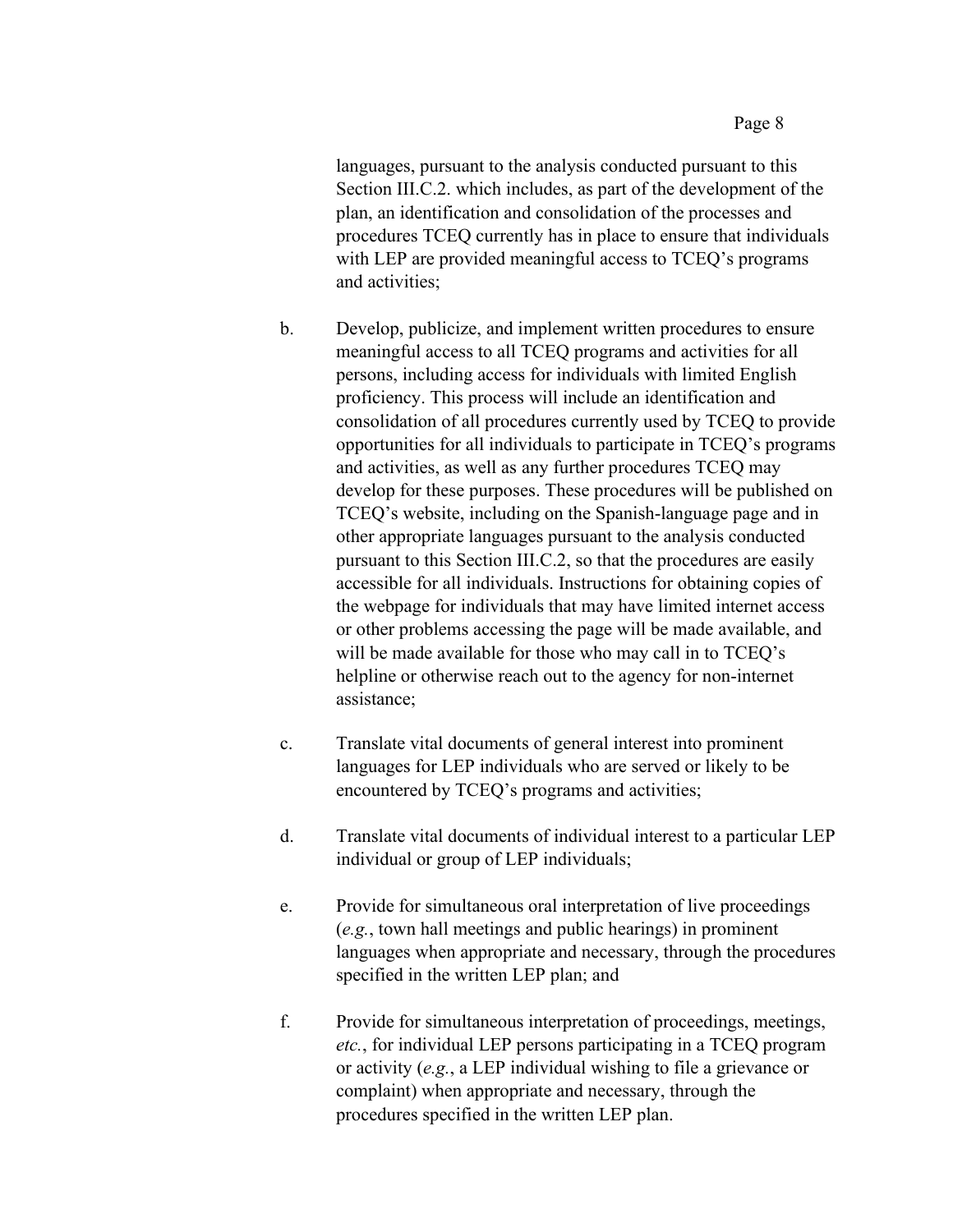- 4. Within 180 days after the effective date of this Agreement, TCEQ will forward to ECRCO for review a final draft of its LEP plan to ensure meaningful access to all TCEQ programs and activities for individuals with limited-English proficiency and provide information as to the proposed location and accessibility of the LEP plan, such as a link to TCEQ's Website. ECRCO will review the draft LEP plan and provide any comments within 30 days of receipt. TCEQ will submit a final LEP plan within 30 days of receipt of ECRCO's comments
- 5. Within 30 days after adoption of TCEQ's final LEP plan, TCEQ will make the communities it serves aware of its LEP plan and how to access language assistance services at no cost. This information will be provided on TCEQ's website in appropriate languages other than English based on the appropriate analysis conducted in accordance with Section III.C.2.
- D. Policy to Ensure Meaningful Access for Individuals with Disabilities
	- 1. TCEQ will develop a policy to provide individuals with disabilities the opportunity for meaningful access in its programs and activities, which includes provisions addressing the following:
		- a. Providing at no cost appropriate auxiliary aids and services including, for example, qualified interpreters to individuals who are deaf or hard of hearing, and to other individuals as necessary to ensure effective communication or an equal opportunity to participate meaningfully in the programs and activities provided by TCEQ.
		- b. Providing individuals with disabilities with the right to request accommodations and to receive accommodations appropriate to their needs in order to meaningfully participate in or benefit from TCEQ's programs and activities in an accessible, nondiscriminatory and integrated setting.
	- 2. TCEQ will make additional efforts to ensure that the communities it serves are aware that services for individuals with disabilities are available. TCEQ will prominently post its policy on the TCEQ website, which is translated into appropriate languages pursuant to the analysis conducted pursuant to Section III.C.2 above, including in both English and Spanish, and which will be accessible to individuals with disabilities.
	- 3. Within 60 days of the effective date of this Agreement, TCEQ will forward to ECRCO for review a final draft of its policy to ensure meaningful access to, and an opportunity for full participation in, all TCEQ programs and activities for individuals with disabilities, as well as information about the proposed location and accessibility of the policy,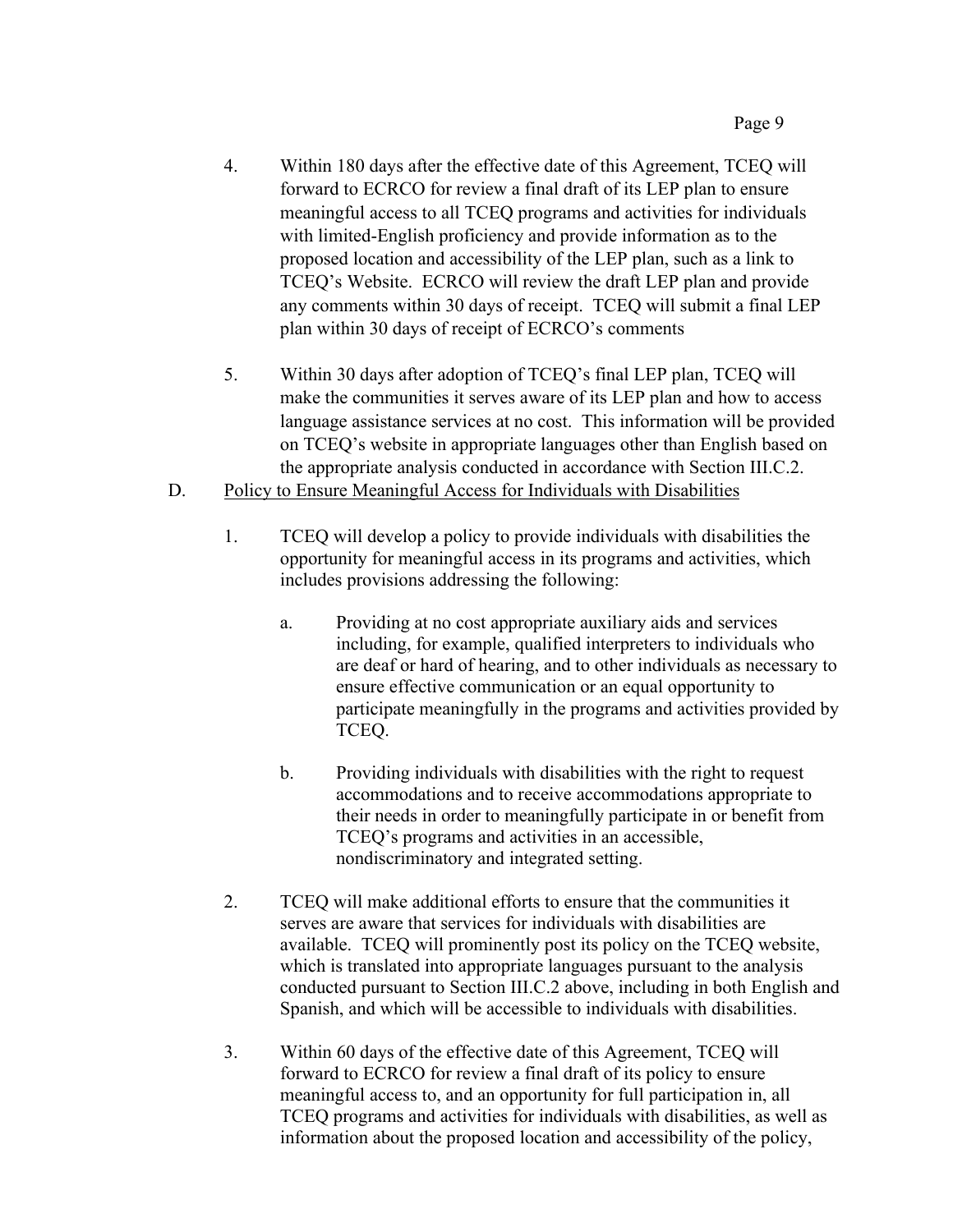Page 10

such as a link to TCEQ's Website. ECRCO will review the draft policy and provide any comments within 30 days of receipt. TCEQ will submit a final policy within 30 days of receipt of ECRCO's comments.

#### E. Training

- 1. Within 120 days after implementing the deliverables identified in this Agreement (Sections III.A. through D. above), TCEQ will provide training to all staff on TCEQ's nondiscrimination policies and procedures and on its federal nondiscrimination obligations. TCEQ will certify to ECRCO that the training has been provided.
- 2. Within 180 days after execution of this Agreement, TCEQ will certify to ECRCO that it has a plan in place to ensure that such training is a routine part of the on-boarding process for new employees and is given periodically as refresher training to all employees.

## **IV. GENERAL**

- A. In consideration of TCEQ's implementation of commitments and actions described in Section III of this Agreement, ECRCO will end its investigation of Complaint No. 02NO-20-R6 and not issue a decision containing findings on the merits of the complaint.
- B. ECRCO will monitor the implementation of the commitments in Section III of this Agreement, as appropriate, to ensure they are fully implemented. Once the terms of this Agreement are satisfied, ECRCO will issue a letter documenting closure of its monitoring actions in Complaint No. 02NO-20-R6 and closure of the Complaint as of the date of that letter.
- C. Unless the terms of a commitment in Section III provide for a different timeframe, TCEQ will, within 30 days after the implementation of each commitment, and consistent with the timeframes in Section III, submit confirmation of each commitment's implementation, by electronic mail to the Director, External Civil Rights Compliance Office, Office of General Counsel, at [Dorka.Lilian@epa.gov.](mailto:Dorka.Lilian@epa.gov)
- D. ECRCO will review and provide feedback about any documentation submitted by TCEQ demonstrating completion of each commitment and will provide an assessment as to whether the documentation satisfies the commitment within 30 days of receipt of each such submission.
- E. EPA will, upon request, provide technical assistance to TCEQ regarding any of the civil rights obligations previously referenced.

#### **V. COMPUTATION OF TIME AND NOTICE**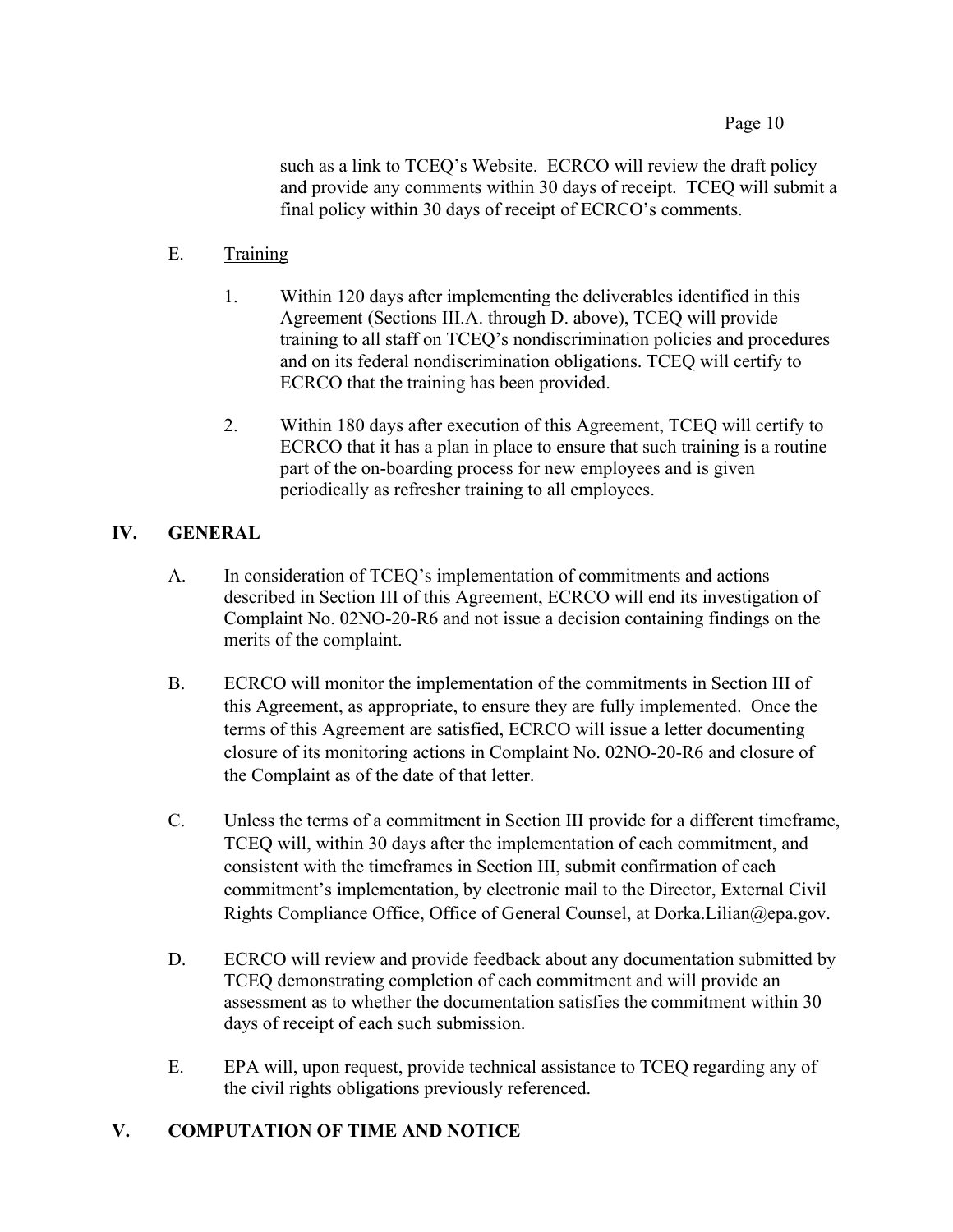- A. As used in this Agreement, "day" will mean a calendar day. In computing any period of time under this Agreement, where the last day would fall on a Saturday, Sunday, or federal holiday, the period will run until the close of business of the next working day.
- B. Documents submitted by TCEQ to EPA shall be sent by email to the Director of ECRCO at Dorka.Lilian@epa.gov.
- C. Documents submitted by ECRCO to TCEQ shall be sent by email to the Deputy Director of TCEQ Office of Legal Services.

## **VI. EFFECT OF THE AGREEMENT**

- A. TCEQ understands that, if necessary, ECRCO may visit TCEQ, interview staff, and request such additional reports or data as are necessary for ECRCO to determine whether TCEQ has fulfilled the terms of this Agreement.
- B. TCEQ understands that EPA will not close its monitoring of this Agreement until ECRCO determines that TCEQ has fully implemented this Agreement and that a failure to satisfy any term in this Agreement may result in the EPA opening an investigation.
- C. If either Party desires to modify any portion of this Agreement because of changed conditions making performance impractical or impossible, or due to material change to TCEQ's program or authorities, or for other good cause, the Party seeking a modification will promptly notify the other in writing, setting forth the facts and circumstances justifying the proposed modification. Any modification(s) to this Agreement will take effect only upon written agreement by the Director of TCEQ and the Director of ECRCO.
- D. This Agreement constitutes the entire Agreement between TCEQ and EPA regarding the matters addressed herein, and no other statement, promise, or agreement, made by any other person will be construed to change any commitment or term of this Agreement, except as specifically agreed to by TCEQ and EPA in accordance with the provisions of Section VI.C. above.
- E. This Agreement does not affect TCEQ's continuing responsibility to comply with Title VI or other federal non-discrimination laws and EPA's regulations at 40 C.F.R. Parts 5 and 7, nor does it affect EPA's investigation of any other Title VI or other federal civil rights complaints or address any other matter not covered by this Agreement.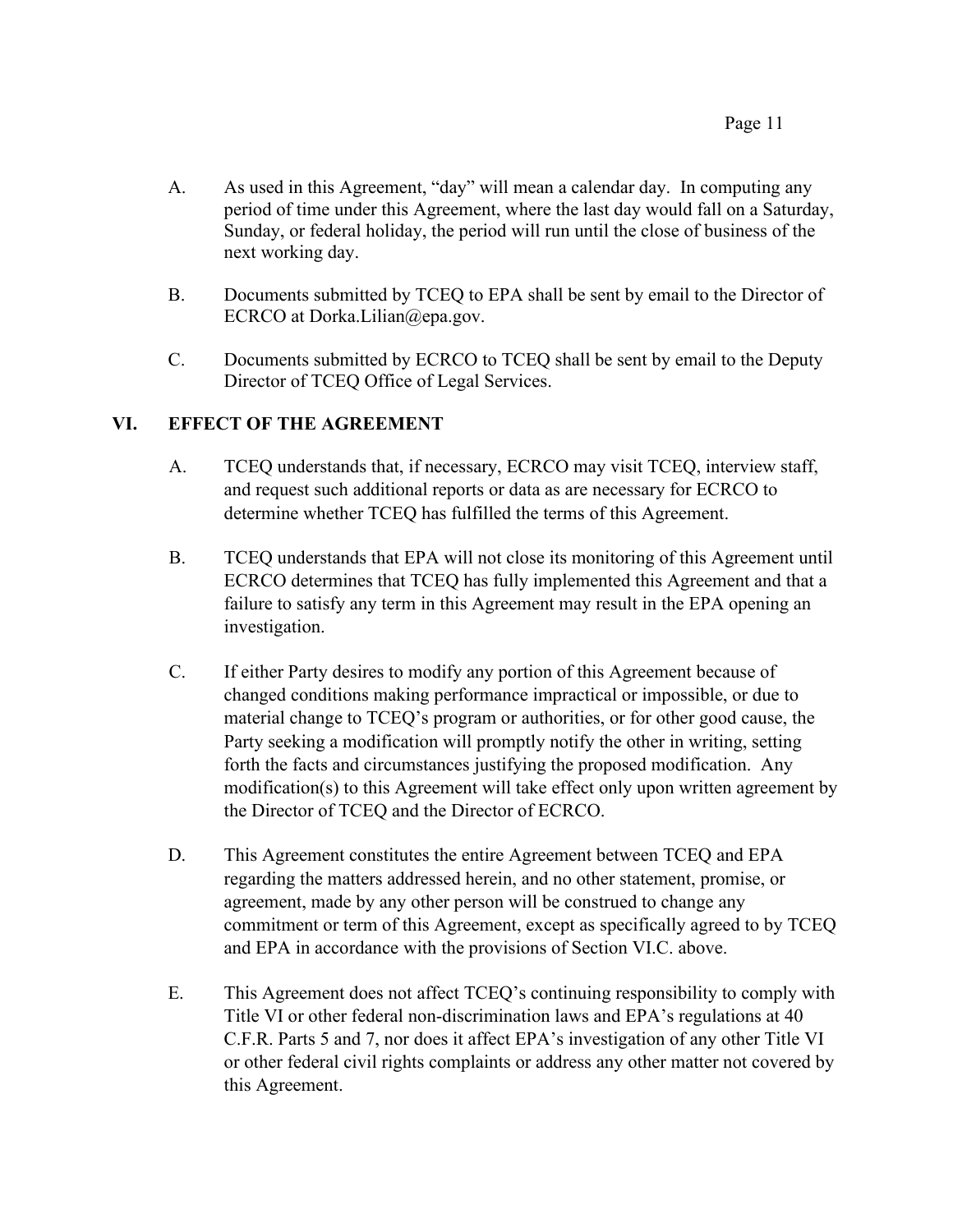F. The effective date of this Agreement is the date by which both Parties have signed the Agreement. This Agreement may be signed in counterparts. The Deputy Director of the Office of Legal Services in her capacity as an official of TCEQ, has the authority to enter into this Agreement for purposes of carrying out the activities listed in these paragraphs. The Director of ECRCO has the authority to enter into this Agreement.

On behalf of the Texas Commission on Environmental Quality

FRink. Chancellop

Erin E. Chancellor (Date) Deputy Director, Office of Legal Services

On behalf of the U.S. Environmental Protection Agency,

DBDD

Lilian S. Dorka, Director (Date) External Civil Rights Compliance Office Office of General Counsel

November 3, 2020

November 3, 2020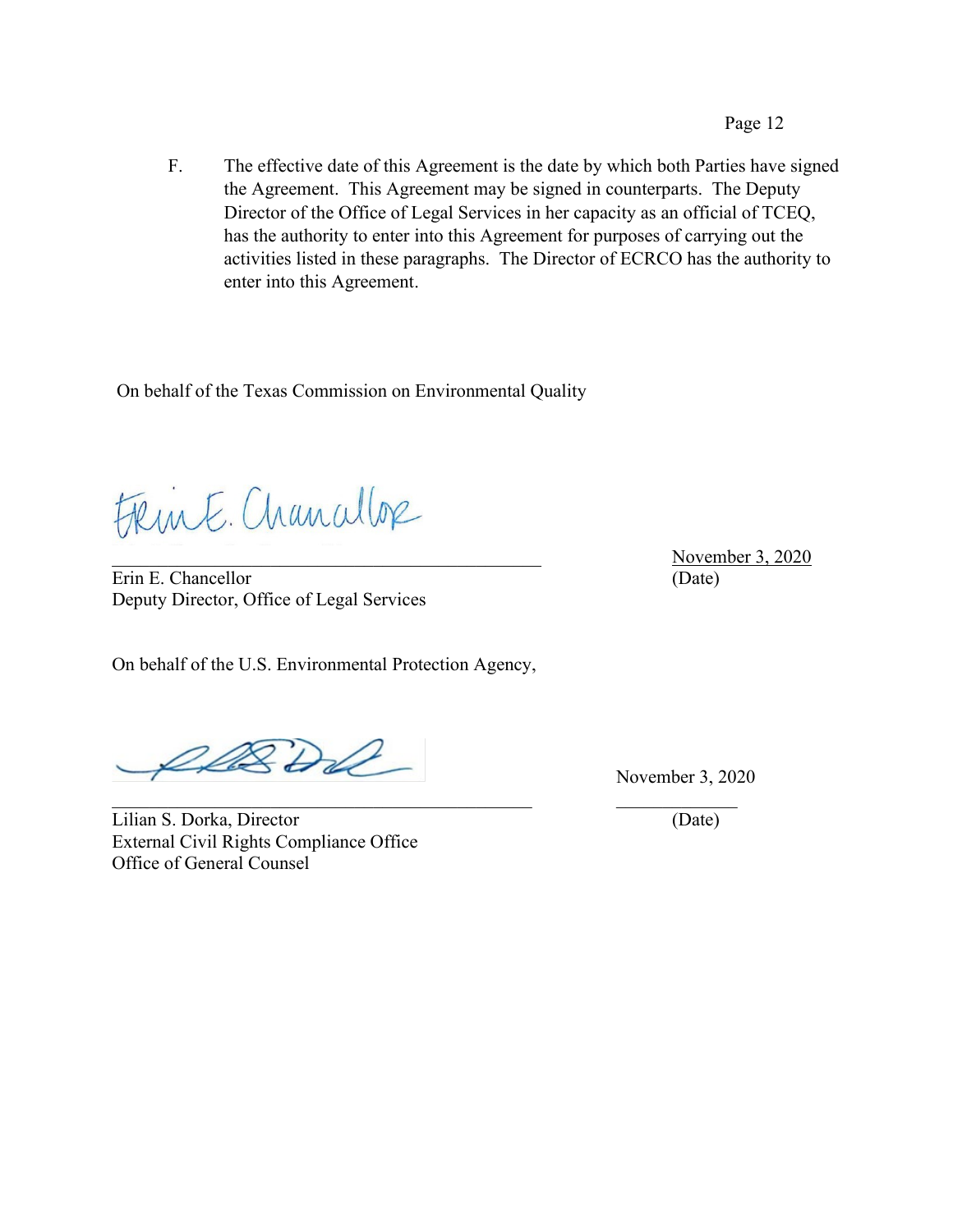#### Texas Commission on Environmental Quality Disability Nondiscrimination Plan

The Texas Commission on Environmental Quality (TCEQ) is committed to protecting the health of the residents of Texas and the environment. TCEQ provides individuals with disabilities the opportunity for full participation in its programs, services, and activities through compliance with Section 504 of the Rehabilitation Act of 1973, the Americans with Disabilities Act (ADA) of 1990, as amended by ADA Amendments Act of 2008, and Title 40 Code of Federal Regulations (CFR) Part 7, Subpart C. Furthermore, TCEQ addresses environmental equity (also known as Environmental Justice) concerns for all Texans, including low-income and minority communities across the state, so that all Texans can fully participate in decision-making processes and enjoy the benefits of our environmental programs, services, and activities.

#### Persons with Disabilities

TCEQ recognizes that individuals with disabilities may need accommodations or modifications to have equal opportunities to participate in or benefit from our programs, services, and activities.

It is our policy that no individual with a disability, who is qualified to participate within the specified TCEQ process, will be denied access to or participation in any program, service, or activity offered. We will administer programs, services, and activities in the most integrated setting appropriate to the reasonable needs of individuals with disabilities.

TCEQ will operate public programs, services, and activities consistent with 40 CFR Part 7, Subpart C so that, when each program or activity is viewed in its entirety, it is readily accessible to and usable by individuals with disabilities. When TCEQ holds meetings, we will coordinate with the appropriate parties to find ADA-compliant venues, whenever possible.

TCEQ will provide at no cost appropriate auxiliary aids and services including, for example, qualified sign language interpreters to individuals who are deaf or hard of hearing, and to other individuals as necessary, to ensure effective communication or an equal opportunity to participate fully in the programs, services, and activities in a manner that is timely and protects the privacy and independence of the individual.

Individuals with disabilities have a right to request reasonable accommodations. When requested, individuals will receive reasonable accommodations appropriate to their needs in order to fully participate in or benefit from TCEQ's services and activities in a nondiscriminatory, integrated setting.

#### TCEQ Internal Policies for Persons with Disabilities

TCEQ ensures all agency employees and applicants are provided equal employment opportunities under the law and a work environment free of discrimination based on disability. It is TCEQ's policy to not discriminate against qualified individuals who have a disability with respect to selection and hiring, advancement, discharge, compensation, training, or other terms, conditions, and privileges of employment.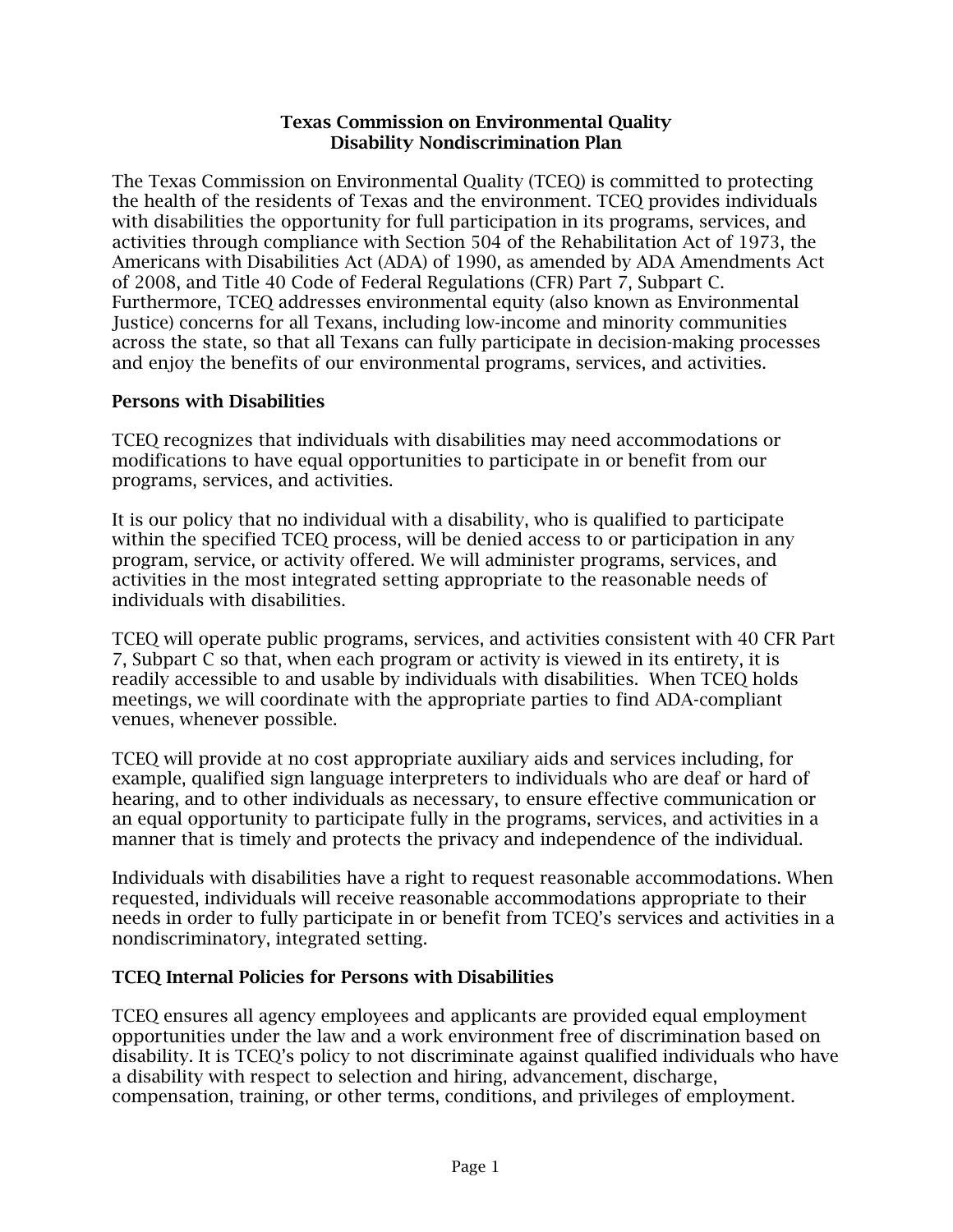TCEQ also reasonably accommodates qualified individuals with a disability so that they can perform the essential functions of a job, in accordance with federal and state laws, including the ADA, and TCEQ's Operating Policy and Procedure 12.04.

# TCEQ Environmental Equity Program

So that all Texas residents can fully participate in decision-making processes and enjoy the benefits of our environmental programs, services, and activities, TCEQ is committed to Environmental Justice.

The U.S. Environmental Protection Agency (EPA) defines Environmental Justice as:

[T]he fair treatment and meaningful involvement of all people regardless of race, color, national origin, or income, with respect to the development, implementation, and enforcement of environmental laws, regulations, and policies. This goal will be achieved when everyone enjoys:

- The same degree of protection from environmental and health hazards, and
- Equal access to the decision-making process to have a healthy environment in which to live, learn, and work [\(Learn about Environmental Justice, 2020](https://www.epa.gov/environmentaljustice/learn-about-environmental-justice) [https://www.epa.gov/environmentaljustice/learn-about-environmental-justice\)](https://www.epa.gov/environmentaljustice/learn-about-environmental-justice)

TCEQ's Environmental Equity Program aims to:

- Help Texas residents and neighborhood groups participate in decision-making and regulatory processes,
- Serve as your TCEQ contact to address concerns about environmental injustice,
- Thoroughly consider your concerns and handle them fairly, and
- Ensure that all people receive equal benefit from environmental regulations and protection.

# Public Participation at TCEQ

TCEQ wants you to participate in our decision-making processes. Currently, TCEQ has many ways for you to participate, including the following:

- Our [Environmental Permitting: Participating in the Process](https://www.tceq.texas.gov/goto/pep) page helps you know your rights and responsibilities in the permitting process;
- Our [Participating in Rulemaking](https://www.tceq.texas.gov/rules/participate.html) page explains how you can find out about and comment on new and changing rules;
- For many permits or rulemaking actions that require public notice, you can [attend public meetings or hearings on rulemaking](https://www.tceq.texas.gov/rules/hearings.html) or [attend public meetings or](https://www.tceq.texas.gov/agency/decisions/hearings)  [hearings on pending permits](https://www.tceq.texas.gov/agency/decisions/hearings) and make comments at these meetings;
- You can also [submit written comments on rulemaking](https://www.tceq.texas.gov/rules/howtocomment.html) or [submit written](https://www.tceq.texas.gov/goto/comment)  [comments on pending permits](https://www.tceq.texas.gov/goto/comment) any time during the public comment period; and
- [Public notices](https://www.tceq.texas.gov/agency/decisions/cc/pub_notice.html) published in local newspapers tell you how to submit public [comments and requests to the Office of the Chief Clerk online,](https://www.tceq.texas.gov/goto/comment) by U.S. mail, or in person.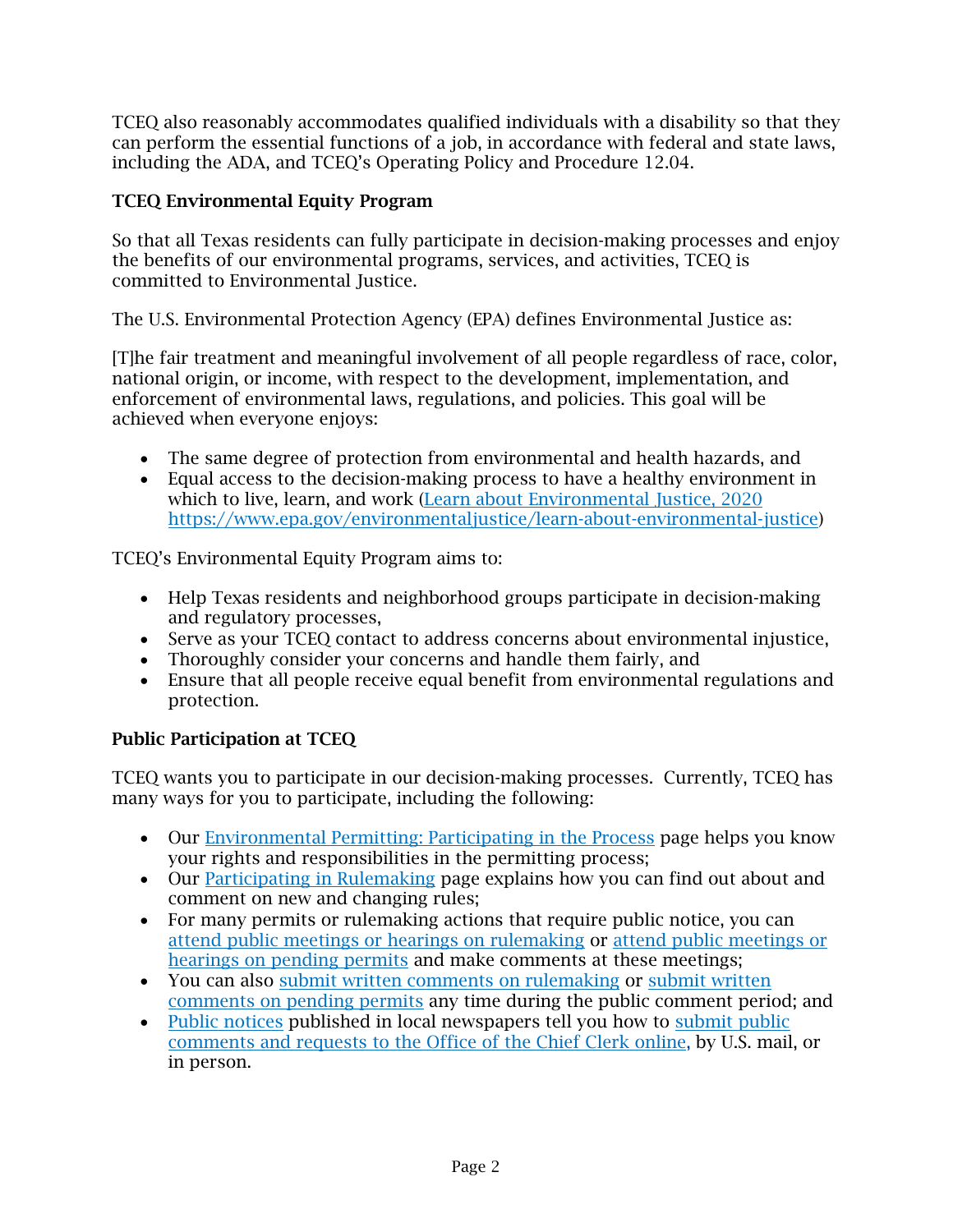TCEQ provides the following services and information for those with Limited English Proficiency:

- In public notices, TCEQ explains to participants in English and in Spanish how to call the Public Education Program hotline at 800-687-4040 for more information about the public notice as well as what it means;
- Public notices also include a link to the TCEO website. TCEO has established rules regarding when public notices should be published, and notices will be displayed in multiple languages according to these rules. We also evaluate on a case-by-case basis whether interpreters should attend meetings and hearings. (See [30 Texas Administrative Code \(TAC\), Sec. 39.405\(h\),](https://texreg.sos.state.tx.us/public/readtac%24ext.TacPage?sl=R&app=9&p_dir=&p_rloc=&p_tloc=&p_ploc=&pg=1&p_tac=&ti=30&pt=1&ch=39&rl=405) governing alternative language public notice requirements. See also [30 TAC, Sec. 39.604\(e\);](https://texreg.sos.state.tx.us/public/readtac%24ext.TacPage?sl=R&app=9&p_dir=&p_rloc=&p_tloc=&p_ploc=&pg=1&p_tac=&ti=30&pt=1&ch=39&rl=604) [30 TAC,](https://texreg.sos.state.tx.us/public/readtac%24ext.TacPage?sl=R&app=9&p_dir=&p_rloc=&p_tloc=&p_ploc=&pg=1&p_tac=&ti=30&pt=1&ch=330&rl=57)  [Sec. 330.57\(i\)\(5\);](https://texreg.sos.state.tx.us/public/readtac%24ext.TacPage?sl=R&app=9&p_dir=&p_rloc=&p_tloc=&p_ploc=&pg=1&p_tac=&ti=30&pt=1&ch=330&rl=57) [30 TAC, Sec. 330.69\(b\)\(3\);](https://texreg.sos.state.tx.us/public/readtac%24ext.TacPage?sl=R&app=9&p_dir=&p_rloc=&p_tloc=&p_ploc=&pg=1&p_tac=&ti=30&pt=1&ch=330&rl=69) and [30 TAC, Sec. 326.73\(a\)\(7\),](https://texreg.sos.state.tx.us/public/readtac%24ext.TacPage?sl=T&app=9&p_dir=P&p_rloc=177815&p_tloc=14910&p_ploc=1&pg=2&p_tac=&ti=30&pt=1&ch=326&rl=75) governing alternative language sign-posting requirements.);
- TCEQ often offers [Spanish templates and tools;](https://www.tceq.texas.gov/permitting/air/bilingual/biling1_templates.html)
- TCEQ has an [English-Spanish glossary](https://www.tceq.texas.gov/assets/public/comm_exec/pubs/Eng-SpnGlossary.pdf) to make written translations of both general information and regulatory documents consistent; and
- TCEQ offers many documents—such as those detailing how to report environmental problems, how to participate in environmental permitting, and how to receive environmental program assistance—in Spanish. These documents, and other [TCEQ publications in Spanish,](https://www.tceq.texas.gov/en_espanol/pubs_spanish.html) may be found online on our [Information Available in Spanish](https://www.tceq.texas.gov/en_espanol/index_english.html) and [Bilingual Documents](https://www.tceq.texas.gov/permitting/air/bilingual) pages.

TCEQ is always interested in enhancing opportunities for participating in decision making processes as more is learned from research, partners, and the public. Although not a federal program, TCEQ also considers Executive Orders—such as Executive Order 13166, which requires federal agencies to work with recipients of federal financial assistance so that meaningful access is provided to applicants and beneficiaries with limited English proficiency—when engaging the public. To increase and enhance public involvement in agency decision making, TCEQ is currently developing a language access plan for those with limited English proficiency and a public participation plan.

#### Nondiscrimination Coordinator

TCEQ has a coordinator for agency efforts to comply with the Title VI of the Civil Rights Act of 1964, Section 504 of the Rehabilitation Act of 1973, the Age Discrimination Act of 1975, ADA of 1990, Section 13 of the Federal Water Pollution Control Act of 1972, and Title IX of the Education Amendments of 1972. There are many reasons an individual may contact the nondiscrimination coordinator including, but not limited to, requesting an accommodation, filing a discrimination complaint, and/or asking questions about TCEQ's nondiscrimination program. The nondiscrimination coordinator can be contacted as follows:

Jim Fernandez Environmental Equity (MC 105) Texas Commission on Environmental Quality P.O. Box 13087 Austin, TX 78711-3087 Email: [chiefclk@tceq.texas.gov](mailto:chiefclk@tceq.texas.gov)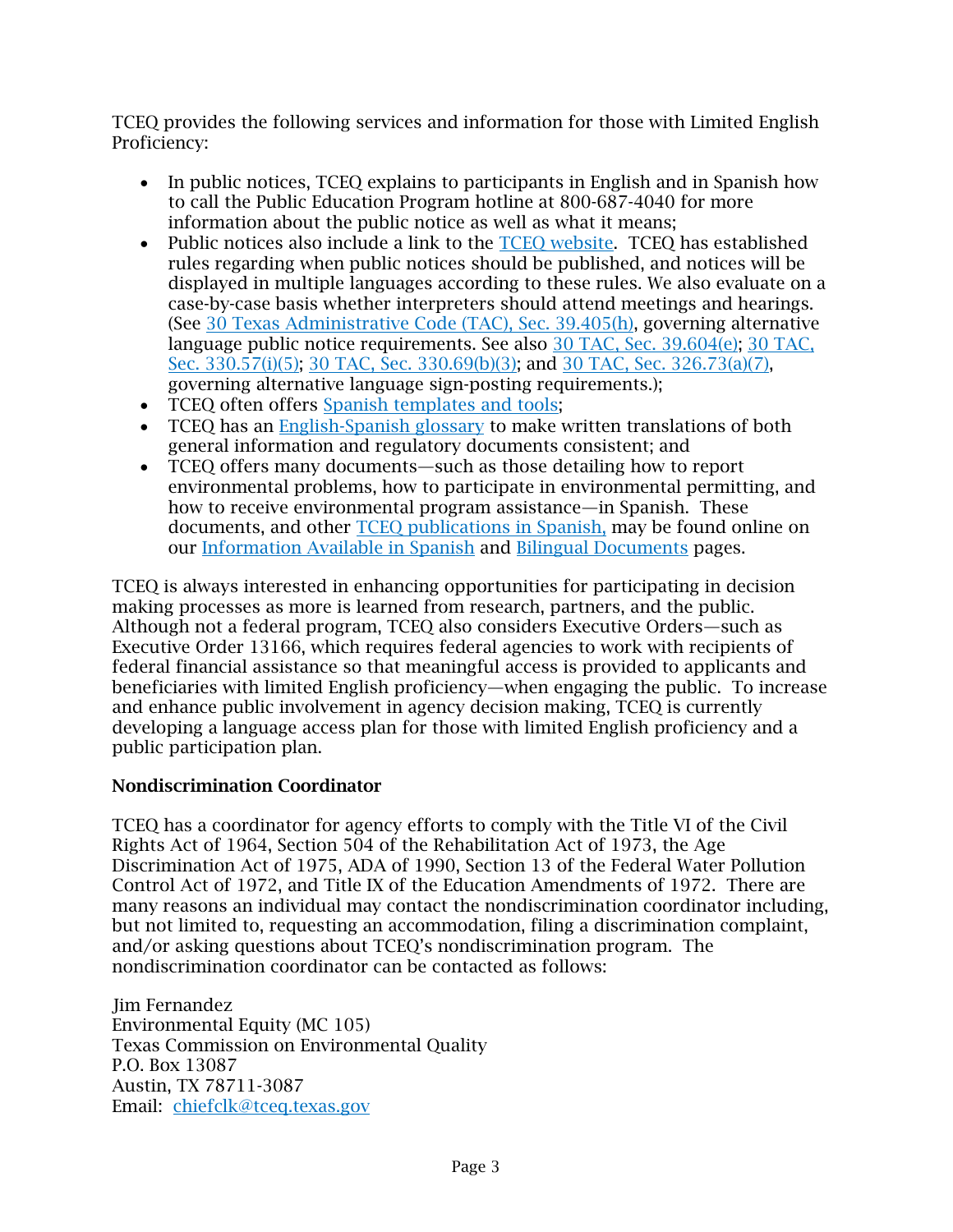Telephone: 512-239-2566 / Dirija sus preguntas al 512-239-2566*.*

Please keep in mind that the more specific the request or complaint, the more it helps TCEQ in working to resolve the issue. Individuals may also email the coordinator, if they see any issues on our webpages (i.e., an inaccessible webpage or a broken link). Individuals who work for TCEQ and who have a discrimination complaint related to their employment may reach out to the Employee Relations Section of TCEQ's Human Resources & Staff Services Division.

#### Accommodations at TCEQ

TCEQ provides individuals with disabilities the opportunity for meaningful access and participation in TCEQ programs, services, and activities. No participant with a disability in a TCEQ program, service, or activity will be discriminated against in the provision of services available to all individuals in general. Auxiliary aids, services, or other accommodations used by individuals with disabilities to provide access to programs, services, and activities may not always be present; thus, individuals are responsible for letting TCEQ know what reasonable accommodations they need in advance, so that TCEQ may provide an appropriate response to the accommodation request.

Accommodations are not required that fundamentally alter the nature of the program, service, or activity; require waiver of essential program or licensure requirements; violate accreditation requirements; or pose an undue fiscal or administrative burden on TCEQ. In determining appropriate reasonable accommodations, TCEQ considers the wishes of the individual, and in certain appropriate circumstances, TCEQ also considers the documentation provided by the individual as well as institutional expertise in working with individuals with disabilities. TCEQ will not require an individual with a disability to accept an accommodation, aid, service, opportunity, or benefit under any circumstance.

TCEQ is actively making our [website accessible](https://www.tceq.texas.gov/help/policies/accessibility_policy.html) to all users. To ensure that TCEQ complies with state and federal law, TCEQ reviews each new webpage or application for compliance with the World Wide Web Consortium's Web Content Accessibility Guidelines. TCEQ also reviews previously existing webpages and applications for accessibility when making significant modifications to them. Additionally, TCEQ continues to make older webpages and applications accessible.

TCEQ is committed to working with individuals with disabilities, as well as individuals with limited English proficiency, to provide accommodations in order to fully participate in and benefit from TCEQ's programs, services, and activities. TCEQ asks individuals to make requests in a timely manner as noted below and cannot guarantee that requests for specific accommodations made with less time will be granted.

• As stated in each [TCEQ commission meeting agenda,](https://www.tceq.texas.gov/agency/decisions/agendas/comm/comm_agendas.html) persons with disabilities who plan to attend a TCEQ commission meeting (also called an agenda) and who may need aids or services, such as a sign language interpreter, readers, large print, or Braille, should contact the [Office of the Chief Clerk](https://www.tceq.texas.gov/agency/decisions/agendas/comm/comm_agendas.html#address) at 512-239-3300 at least five business days before the agenda, so that arrangements can be made.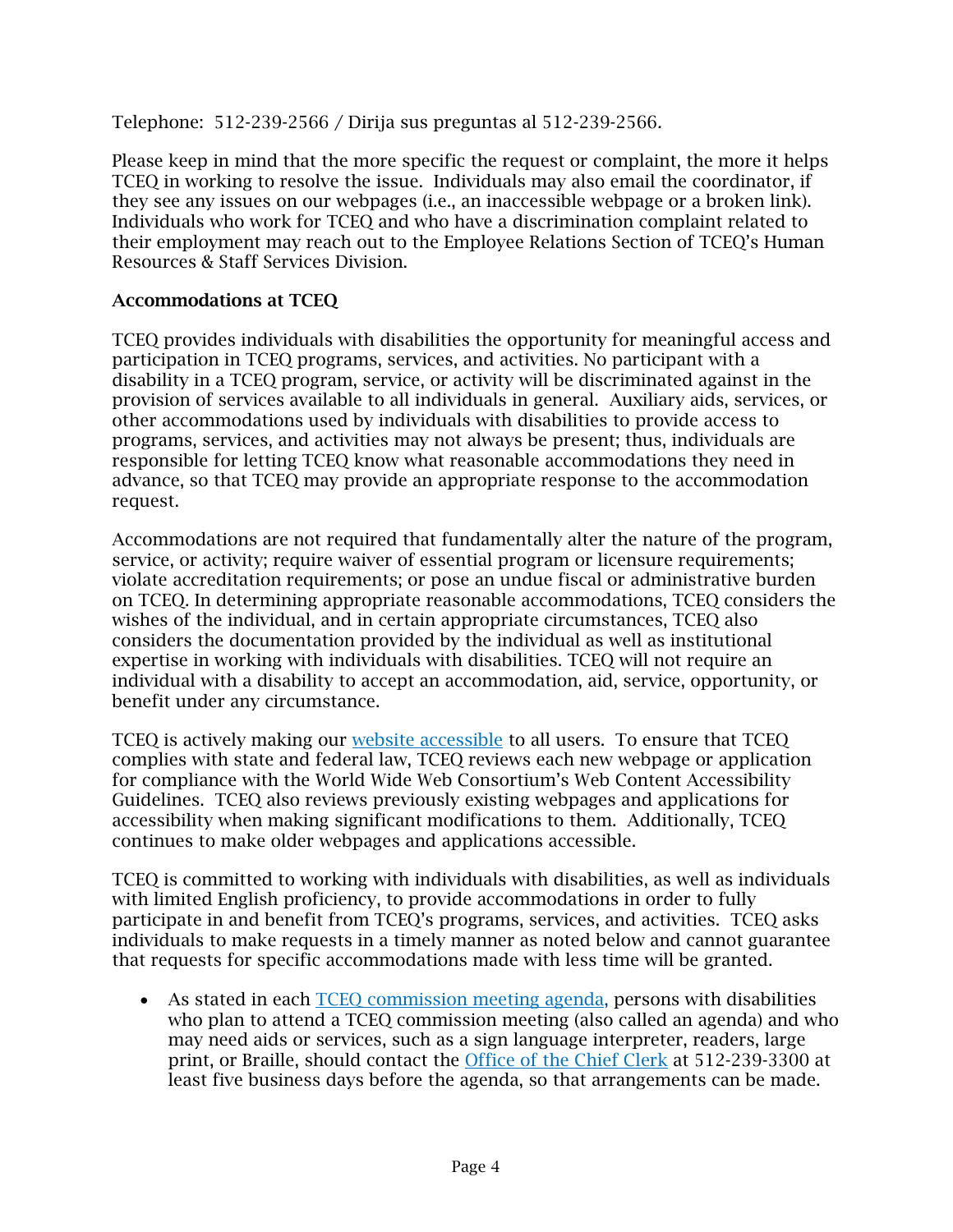- As stated in each TCEQ commission meeting agenda, people who need help from a language interpreter to understand the meeting and/or to provide an oral presentation at a commission meeting, should contact the [Office of the](https://www.tceq.texas.gov/agency/decisions/agendas/comm/comm_agendas.html#address)  [Chief Clerk](https://www.tceq.texas.gov/agency/decisions/agendas/comm/comm_agendas.html#address) at 512-239-3300 at least five business days before the agenda, so that arrangements can be made.
- All TCEO commission meetings are broadcast over the internet and can be watched on any computer or mobile device. Meetings are offered with closed captioning.
- All TCEQ public notices instruct persons with disabilities who need special accommodations at a public meeting to call the Office of the Chief Clerk at 512- 239-3300 or 1-800-RELAY-TX (TDD) at least five business days before the meeting, so that appropriate arrangements can be made.

## Tracking, Training, and Follow Up

TCEQ tracks data on the nature and extent of services provided. TCEQ utilizes procedures that will maintain personal information in a manner that protects the privacy and independence of the individual as required by federal and state law.

To better ensure that employees understand nondiscriminatory processes, TCEQ provides periodic in-service training for staff to develop and to update their awareness and understanding of the needs of individuals with disabilities and limited English proficiency, as well as legal compliance issues.

TCEQ carries out the federally mandated responsibilities to enforce several civil rights laws which, together, prohibit discrimination on the basis of: race, color, or national origin (including on the basis of limited English proficiency); sex; disability; and age by applicants for and recipients of federal financial assistance from the Environmental Protection Agency (Title VI of the Civil Rights Act of 1964, Title IX of the Education Amendments of 1972, Section 504 of the Rehabilitation Act of 1973, and The Age Discrimination Act of 1975, respectively). TCEQ also enforces Section 13 of the Federal Water Pollution Control Act Amendments of 1972, which prohibits discrimination based on sex under programs or activities receiving financial assistance in the Clean Water Act. The regulations of 40 CFR Parts 5 and 7, which implement the abovementioned laws, apply not only to intentional discrimination but also to policies and practices that have a discriminatory effect. See [40 CFR Part 5](https://www.ecfr.gov/cgi-bin/text-idx?SID=c65a5ccb2967eec1cd8599133393885c&mc=true&node=pt40.1.5&rgn=div5) and [40 CFR Part 7](https://www.ecfr.gov/cgi-bin/text-idx?SID=b8c3d8eae556a1b98225f7f3d9bc937e&mc=true&node=pt40.1.7&rgn=div5) for additional information.

TCEQ will provide prompt and equitable resolution of complaints alleging any action that would violate federally mandated responsibilities listed above. Procedures for providing prompt and equitable resolution of complaints are applicable to any anticipated complaint, including an appeal of a denied accommodation request. See [TCEQ's Grievance Pro](https://www.tceq.texas.gov/assets/public/comm_exec/pm-ph/env-eq/Grievance%20Procedures-2019-4-2.pdf)cedure Policy for more information.

It is the policy of TCEQ to continually improve TCEQ programs, services, and activities. This Disability Nondiscrimination Plan is a living document, which will be reviewed and improved regularly. To better ensure meaningful access for individuals with limited English proficiency, this document will be translated into Spanish. It may also be translated into other languages, if requested. Additionally, TCEQ is working on a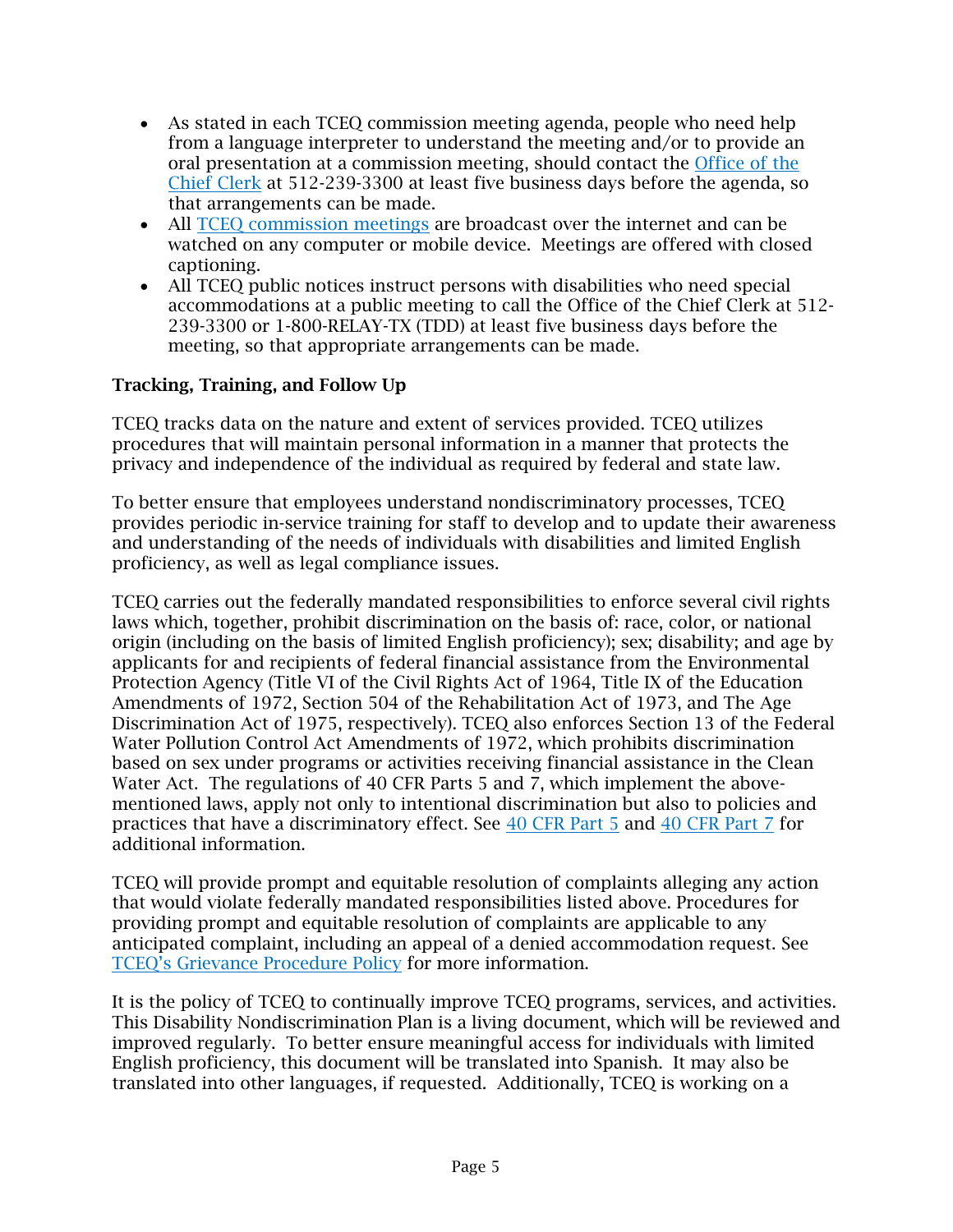Public Participation Plan and a Limited English Proficiency Plan, which should be available in 2021.

# Definitions

- 1. Disability means, with respect to an individual:
	- a. A physical or mental impairment that substantially limits one or more of the person's major life activities;
	- b. A history of such an impairment; or
	- c. Being regarded as having such an impairment.
- 2. Qualified Individual with a Disability is someone who (with or without accommodations) is qualified to participate within the specified TCEQ program, service, activity, or decision-making process.
- 3. Accommodation means adjustments including reasonable modifications to rules, policies, or practices; environmental adjustments such as the removal of architectural, communication, or transportation barriers; or auxiliary aids and services. Examples of accommodations include, but are not limited to scribe, interpreter, environment free of distractions, material in Braille, tapes, translated documents, and computer-assisted instruction.
- 4. Environmental Justice means the fair treatment and meaningful involvement of all people regardless of race, color, national origin, or income, with respect to the development, implementation, and enforcement of environmental laws, regulations, and policies [\(Learn about Environmental Justice, 2020\)](https://www.epa.gov/environmentaljustice/learn-about-environmental-justice).
- 5. Limited English Proficiency means individuals who do not speak English as their primary language and who have a limited ability to read, speak, write, or understand English.
- 6. Interpreter means a person who interprets orally from one language to another.
- 7. Translator means a person who translates written words or writing from one language to another.

TCEQ and any of its agents will not coerce, intimidate, retaliate against, or discriminate against any individual for exercising a right under the ADA, Title VI of the Civil Rights Act of 1964, Title IX of the Education Amendments of 1972, Section 504 of the Rehabilitation Act of 1973, and The Age Discrimination Act of 1975.

This Policy applies to all TCEQ subrecipients, agents, and contractors. TCEQ grants and contracts that are federally funded include terms that require recipients to comply with antidiscrimination laws. TCEQ does not allow discrimination on the basis of race, color, national origin, sex, disability, age, sexual orientation, veteran status, or retaliation in the administration of our programs, services, or activities, as required by federal and state laws and regulations.

#### Laws, Regulations, and Executive Orders

#### 40 CFR Part 7

[40 CFR §](https://www.epa.gov/sites/production/files/2013-09/documents/40p0007.pdf) 7.70 covers nondiscrimination in programs receiving federal assistance from EPA. It incorporates the Uniform Federal Accessibility Standards, Appendix A to 41 CFR Subpart 101-19.6. Discrimination is prohibited on the basis of race, color, national origin (Part B), and handicap (Part C).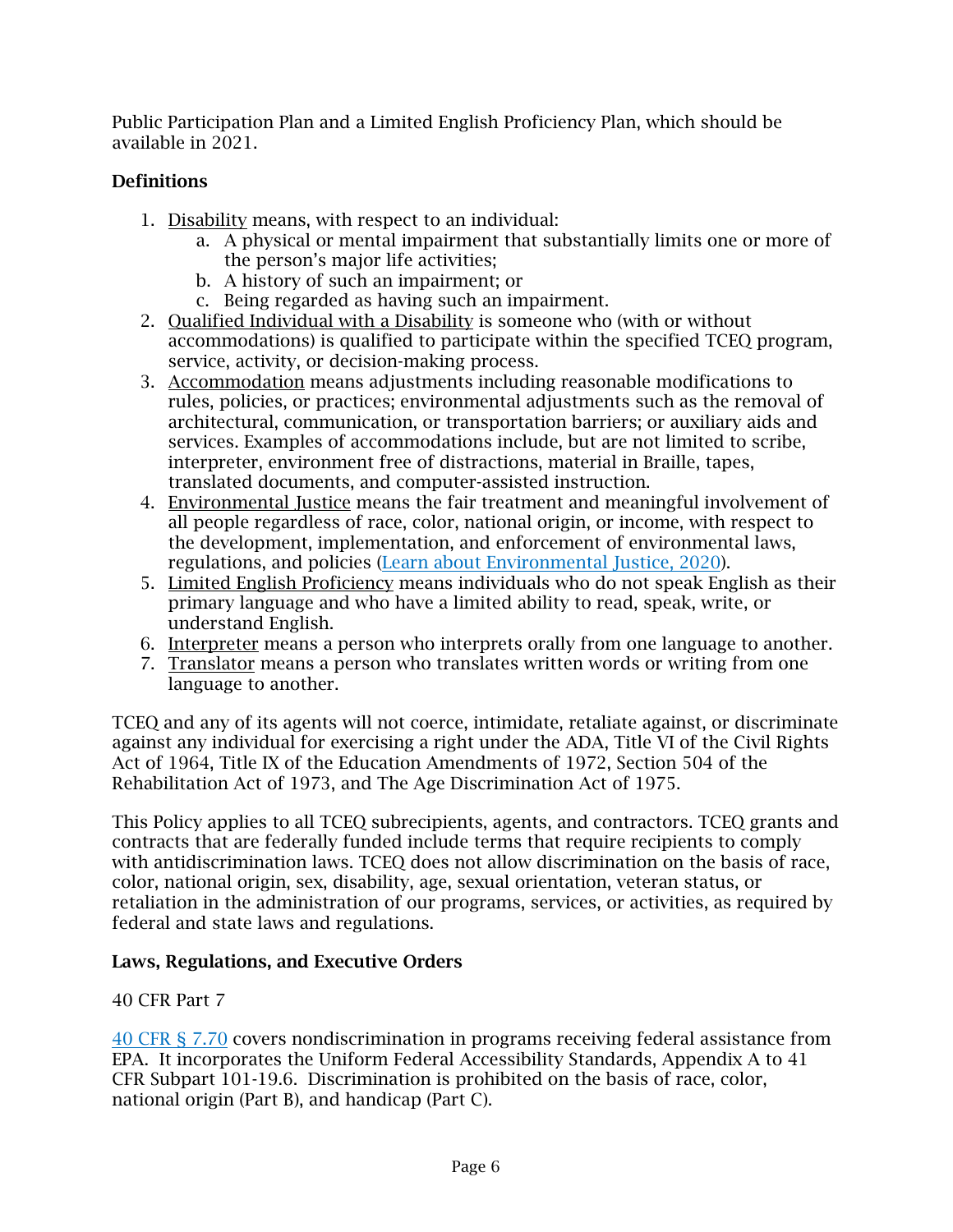Americans with Disabilities Act

[Americans with Disabilities Act](https://www.ada.gov/ada_intro.htm) became law in 1990. It is a civil rights law that prohibits discrimination against individuals with disabilities in all areas of public life, including jobs, schools, transportation, and all public and private places that are open to the general public. This Act guarantees that people with disabilities have the same opportunities as everyone else to participate in state and local government programs and services.

Executive Order 13166

On Aug. 11, 2000, President Clinton signed [Executive Order 13166](http://www.gpo.gov/fdsys/pkg/FR-2000-08-16/pdf/00-20938.pdf), "Improving Access to Services for Person[s with Limited English Proficiency,"](http://www.gpo.gov/fdsys/pkg/FR-2000-08-16/pdf/00-20938.pdf) requiring Federal agencies to examine the services they provide, identify any need for services to those with limited English proficiency (LEP), and develop and implement a system to provide those services so LEP persons can have meaningful access to them. The Executive Order also requires that the Federal agencies work to ensure that recipients of Federal financial assistance provide meaningful access to their LEP applicants and beneficiaries.

Section 13 of the Federal Water Pollution Control Act of 1972

As a recipient of federal funding under [Section 13 of the Federal Water Pollution](https://www.govinfo.gov/content/pkg/USCODE-2011-title33/pdf/USCODE-2011-title33-chap26.pdf)  [Control Act of 1972,](https://www.govinfo.gov/content/pkg/USCODE-2011-title33/pdf/USCODE-2011-title33-chap26.pdf) TCEQ must comply with 40 CFR § 7.30, which states: "No person in the United States shall on the ground of sex be excluded from participation in, be denied the benefits of, or be subjected to discrimination under any program or activity receiving Federal assistance under this Act. . . ."

Section 504 of the Rehabilitation Act of 1973

As a recipient of federal funding, TCEQ must follow Section 504 [of the Rehabilitation](https://www.dol.gov/agencies/oasam/civil-rights-center/statutes/section-504-rehabilitation-act-of-1973)  [Act of 1973.](https://www.dol.gov/agencies/oasam/civil-rights-center/statutes/section-504-rehabilitation-act-of-1973) Section 504 prohibits discrimination against qualified individuals on the basis of their disability. Section 504, 29 USC § 794, states: "No otherwise qualified individual with a disability in the United States, as defined in section 705 (20) of this title, shall, solely by reason of his or her disability, be excluded from the participation in, be denied the benefits of, or be subjected to discrimination under any program or activity receiving Federal financial assistance or under any program or activity conducted by any Executive agency or by the United States Postal Service."

Texas Labor Code, Chapter 21

The Texas Labor Code, [Chapter 21](https://statutes.capitol.texas.gov/Docs/LA/htm/LA.21.htm) protects against discrimination based upon race, color, gender, national origin, religion, age, and disability by employers with at least 15 employees.

The Age Discrimination Act of 1975

As a recipient of federal funding, TCEQ must follow [The Age Discrimination Act of](https://www.dol.gov/oasam/regs/statutes/age_act.htm)  [1975.](https://www.dol.gov/oasam/regs/statutes/age_act.htm) This act prohibits discrimination on the basis of age in programs and activities receiving federal financial assistance. The Act, 42 USC § 6102, states: "Pursuant to regulations prescribed under section 6103 of this title, and except as provided by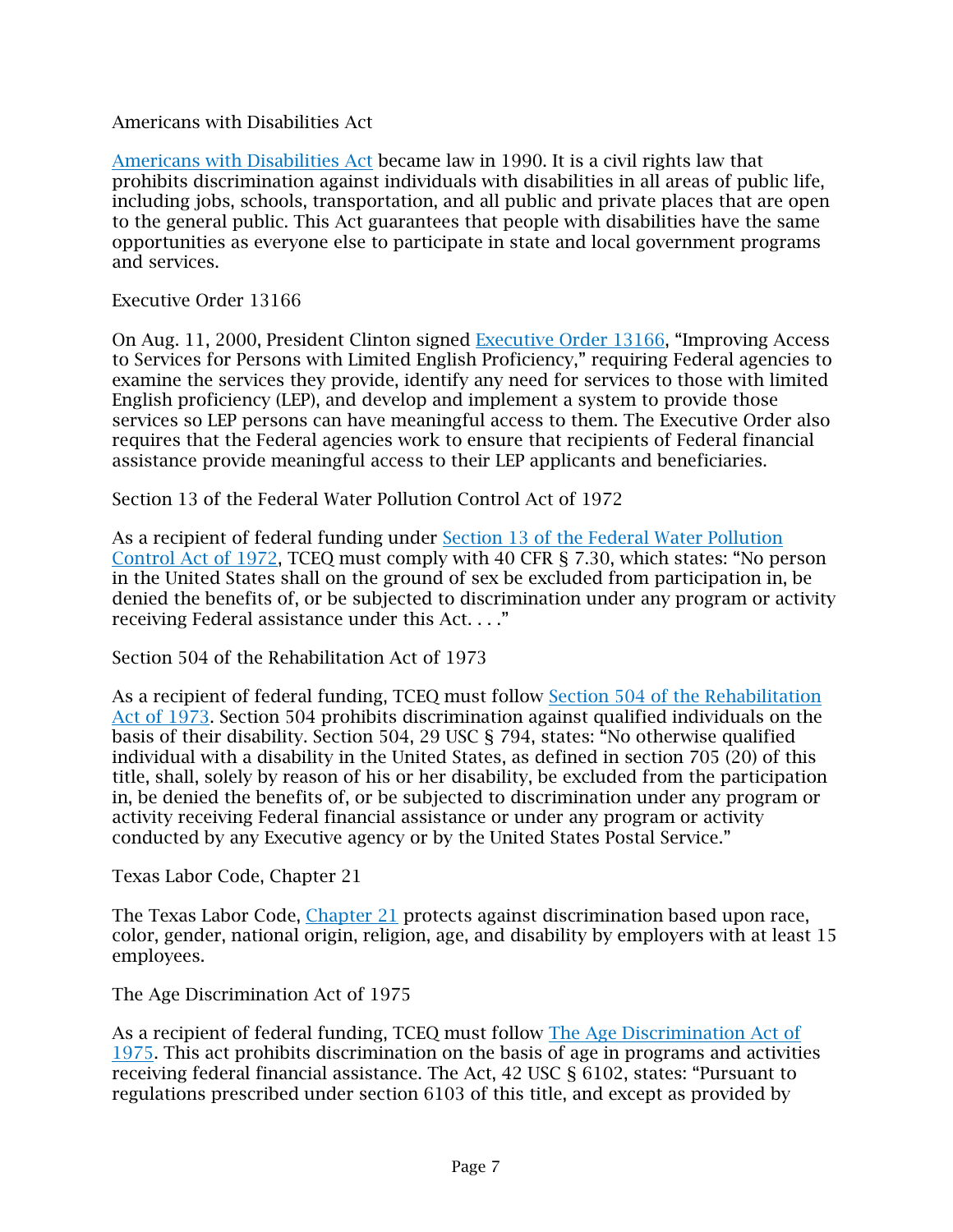section 6103(b) of this title and section 6103(c) of this title, no person in the United States shall, on the basis of age, be excluded from participation in, be denied the benefits of, or be subjected to discrimination under, any program or activity receiving Federal financial assistance."

Title VI of the Civil Rights Act of 1964

As a recipient of federal funding, TCEQ must follow [Title VI of the Civil Rights Act of](https://www.justice.gov/crt/title-vi-1964-civil-rights-act)  [1964.](https://www.justice.gov/crt/title-vi-1964-civil-rights-act) Title VI prohibits discrimination on the basis of race, color, or national origin in all federally assisted programs. Title VI, 42 USC § 2000d, states: "No person in the United States shall, on the ground of race, color, or national origin, be excluded from participation in, be denied the benefits of, or be subjected to discrimination under any program or activity receiving Federal financial assistance."

Title IX of the Education Amendments of 1972

As a recipient of federal funding, TCEQ must follow [Title IX of the Education](https://www.justice.gov/crt/title-ix-education-amendments-1972)  [Amendments of 1972.](https://www.justice.gov/crt/title-ix-education-amendments-1972) Title IX of the Education Amendments of 1972 prohibits discrimination on the basis of sex in any federally funded education program or activity. Title IX of the Education Amendments of 1972, 20 U.S.C. § 1681 states: "No person in the United States shall, on the basis of sex, be excluded from participation in, be denied the benefits of, or be subjected to discrimination under any education program or activity receiving Federal financial assistance . . . ."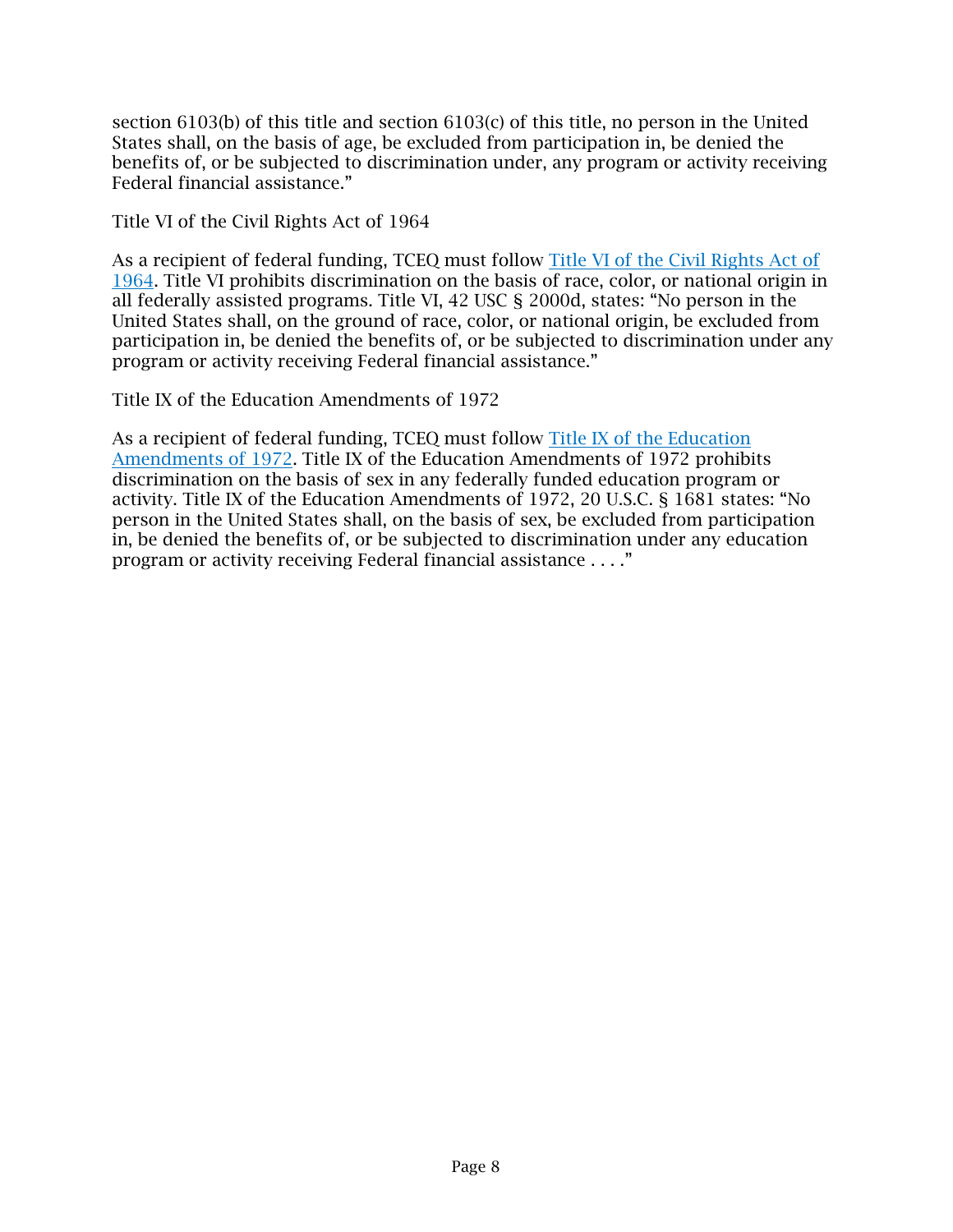Preaward Compliance Review Report for All Applicants and Recipients Requesting EPA Financial Assistance (OMB#: 2030-0020)

Attachment B – X. Designated employee to coordinate compliance with 40 C.F.R. Parts 5 and 7

Environmental Equity (MC 105) Texas Commission on Environmental Quality P.O. Box 13087 Austin, TX 78711-3087 (512) 239-2566 (512) 239-3311 (fax) [chiefclk@tceq.texas.gov](mailto:chiefclk@tceq.texas.gov)

<https://www.tceq.texas.gov/agency/decisions/hearings/envequ.html>